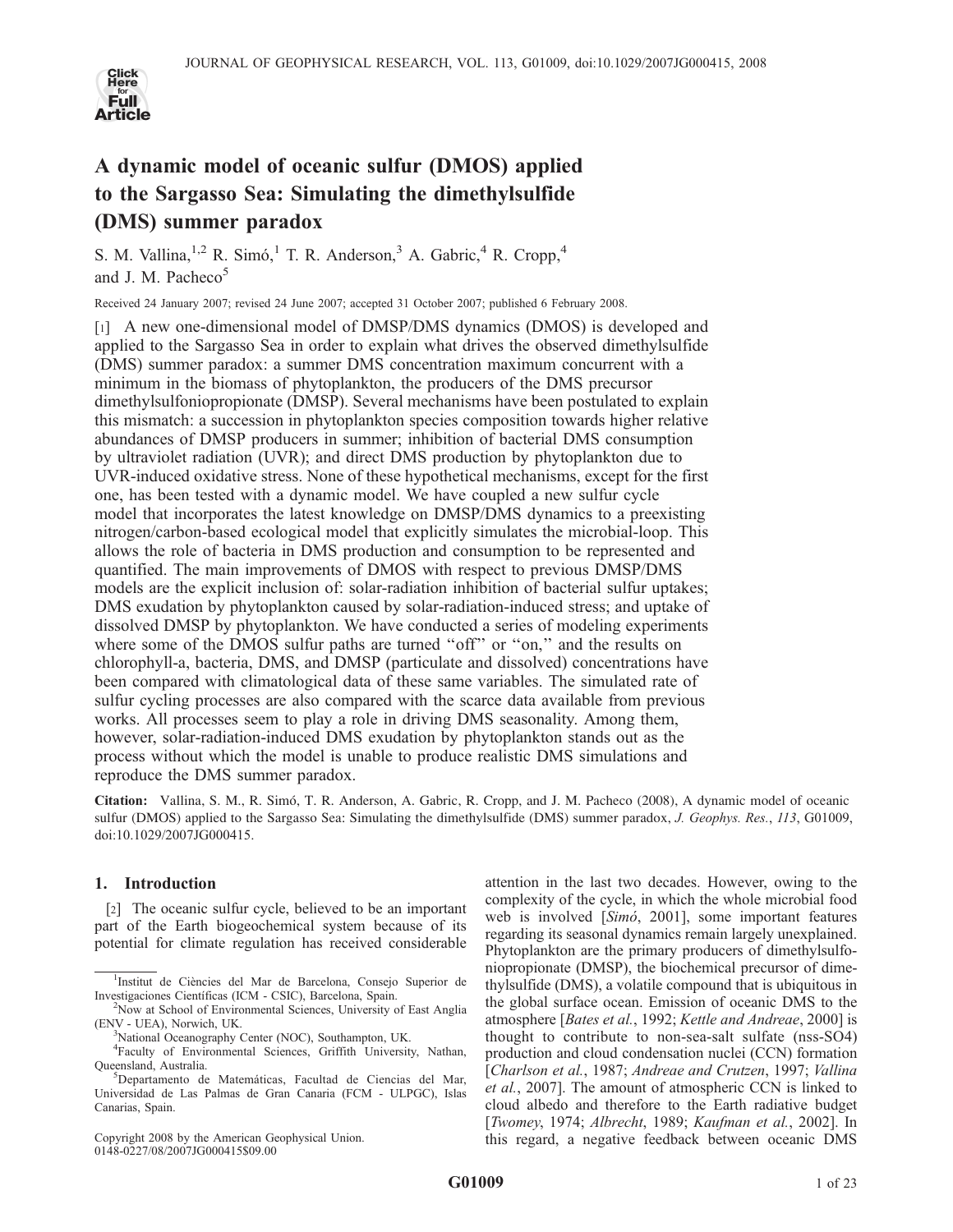production and Earth albedo has been postulated [Charlson et al., 1987].

[3] Intracellular DMSP (also called particulate DMSP or DMSPp) is released to the water as dissolved DMSP (DMSPd) during phytoplankton cell lysis by natural (nongrazing) mortality, zooplankton grazing and virus attacks [Groene, 1995; Yoch, 2002; Steinke et al., 2002a]. However, the amount of DMSPp varies among phytoplankton groups [Keller et al., 1989; Keller and Korjeff-Bellows, 1996] as well as with the physiological state of the cells within each group [Keller and Korjeff-Bellows, 1996; Stefels, 2000; Sunda et al., 2002; Bucciarelli and Sunda, 2003; Slezak and Herndl, 2003]. DMSP may also be exuded by phytoplankton living cells as an overflow of energy [Groene, 1995; Stefels, 2000]. The conversion of DMSP to DMS is mediated by DMSP-lyase, an enzyme that has been found in DMSP-producing phytoplankton groups as well as in numerous groups of DMSP-consuming bacteria [Groene, 1995; Yoch, 2002; Zubkov et al., 2002; Niki et al., 2000; Wolfe et al., 2002; Steinke et al., 2002b]. Until recently it was believed that the majority of DMS production was due to zooplankton grazing on phytoplankton and bacterial activity on DMSPd [Levasseur et al., 1996; Dacey et al., 1998; González et al., 1999]. However, recent studies suggest that the role of phytoplankton DMS production has been overlooked [Simó and Pedrós-Alió, 1999; Niki et al., 2000; Wolfe et al., 2002; Sunda et al., 2002; Toole and Siegel, 2004; Toole et al., 2006]. Under conditions of high UV radiation stress or severe nutrient limitation it seems that phytoplankton may be responsible of an important fraction of the total DMS production [Stefels and van Leeuwe, 1998; Wolfe et al., 2002; Sunda et al., 2002]. Most groups of oceanic bacteria are able to undertake DMSPd consumption (from which only a small fraction is cleaved to DMS plus acrylate, the rest being demethylated to other forms of sulfur [Groene, 1995; Yoch, 2002; Kiene and Linn, 2000]). DMS is consumed as a carbon source mostly by some methylotrophic bacteria [Kiene and Bates, 1990; Kiene, 1992, 1993; Bates et al., 1994; Wolfe et al., 1999; Simó et al., 2000; Yoch, 2002; Zubkov et al., 2004; Vila-Costa et al., 2006a] or converted to dimethylsulfoxide (DMSO) with energy gain by unknown bacteria [Vila-Costa et al., 2006a; del Valle et al., 2007]. The other major sinks of DMS are photolysis by UV (a process mediated by photosynthesizer substances) [Brimblecombe and Shooter, 1986; Brugger et al., 1998; Toole et al., 2003; Kieber et al., 1996] and emission to the atmosphere [Kettle and Andreae, 2000]. Also, it has been recently discovered that non DMSP-producing phytoplankton are also able to take up DMSPd, potentially reducing the amount of DMSPd available for bacteria degradation and its conversion to DMS [*Vila-Costa et al.*, 2006b].

[4] Both DMSP and DMS are an integral part of the dissolved organic matter (DOM) pool. The oceanic cycles of DOM and organic sulfur are therefore thought to be tightly coupled [Vézina, 2004]. DMSPd appears to be the main source of sulfur (S) for bacteria [Kiene et al., 1999; Kiene and Linn, 2000; Yoch, 2002; Zubkov et al., 2001, 2002], although it is also a source of carbon  $(C)$  [Yoch et al., 1997; Zubkov et al., 2001; Yoch, 2002]. On the other hand, DMS is mainly a source of carbon and energy, sulfate and DMSO being the primary fate of sulfur from bacterial consumption of DMS [Vila-Costa et al., 2006a; del Valle et al., 2007]. DMS dynamics are therefore regulated by a complex interplay of biotic and abiotic processes where phytoplankton, zooplankton and bacteria are believed to have a prominent role.

[5] With the aim at gaining a better understanding on the processes governing the oceanic sulfur cycle, several dynamic (i.e. mechanistic) models of DMSP/DMS have been developed in the last decade or so [Gabric et al., 1993; Lawrence, 1993; van den Berg et al., 1996; Laroche et al., 1999; Jodwalis et al., 2000; Archer et al., 2002; Lefevre et al., 2002; Chu et al., 2004]. These models usually consist of two submodels: a nitrogen based one (N-cycle) characterizing the ecosystem, and a sulfur based one (S-cycle) of the DMSP/DMS dynamics [Vézina, 2004]. These two submodels are coupled but without feedbacks between them: the N-cycle affects the S-cycle, but not viceversa [Vézina, 2004]. Most of these models do not, however, include a characterization of the microbial loop, that is, an explicit representation of bacteria, bacterivory, and the DOM cycle. This is due to the fact that the first ecosystem models did not give sufficient relevance to the microbial loop.

[6] However, in recent years, bacteria and DOM dynamics have gained relative importance in ecosystem models and it has been shown that their inclusion is fundamental in order to obtain realistic simulations of the seasonal cycles of the model state variables [Spitz et al., 2001]. In the Sargasso Sea, for example, most of the carbon cycling is through the microbial loop [Steinberg et al., 2001, and references therein]. The DMSP/DMS model of Archer et al. [2002] (which is based on the ERSEM ecosystem model [Baretta et al., 1995]) is the only ecosystem model to additionally incorporate bacteria and DOM dynamics. Although the model of Gabric et al. [1993] incorporated bacteria as part of the N-cycle, bacteria were not explicitly represented in the S-cycle. Rather, bacterial effects on DMSP and DMS concentrations were parameterized as constant rates, independently of their evolution in the N-cycle. This is probably due to the fact that the N-cycle of Gabric's model (which is based on Moloney et al. [1986]) does not include DOM dynamics, such that predicted bacteria display ''catastrophic behavior", being close to zero for much of the time [Cropp, 2002; Cropp et al., 2004]. Variations in bacterial sulfur demand have been suggested to affect DMS production, so that if DMSPd is in excess of bacterial requirements for sulfur, a larger proportion of the DMSPd taken up could be converted to DMS [Kiene et al., 1999]. Therefore, Cropp [2002] recommends that a priority for the next generation of DMSP/DMS models is the inclusion of a realistic microbial loop. Similar conclusions were reported by other authors [Lefevre et al., 2002; Le Clainche et al., 2004; Vézina, 2004].

[7] Another significant problem with most of the current DMSP/DMS models is the difficulty of decoupling DMS dynamics from that of phytoplankton. It has been observed that DMS peaks in summer at tropical, subtropical and low temperate latitudes, a time when chlorophyll-a (CHL, a common proxy for phytoplankton biomass) is at its annual minimum [Simó and Pedrós-Alió, 1999; Uher et al., 2000; Toole and Siegel, 2004; Vallina et al., 2006; Vila-Costa et al., 2008]. This finding has been dubbed the ''DMS summer paradox" [Simó and Pedrós-Alió, 1999]. Several mechanisms have been proposed to explain it, such as a succession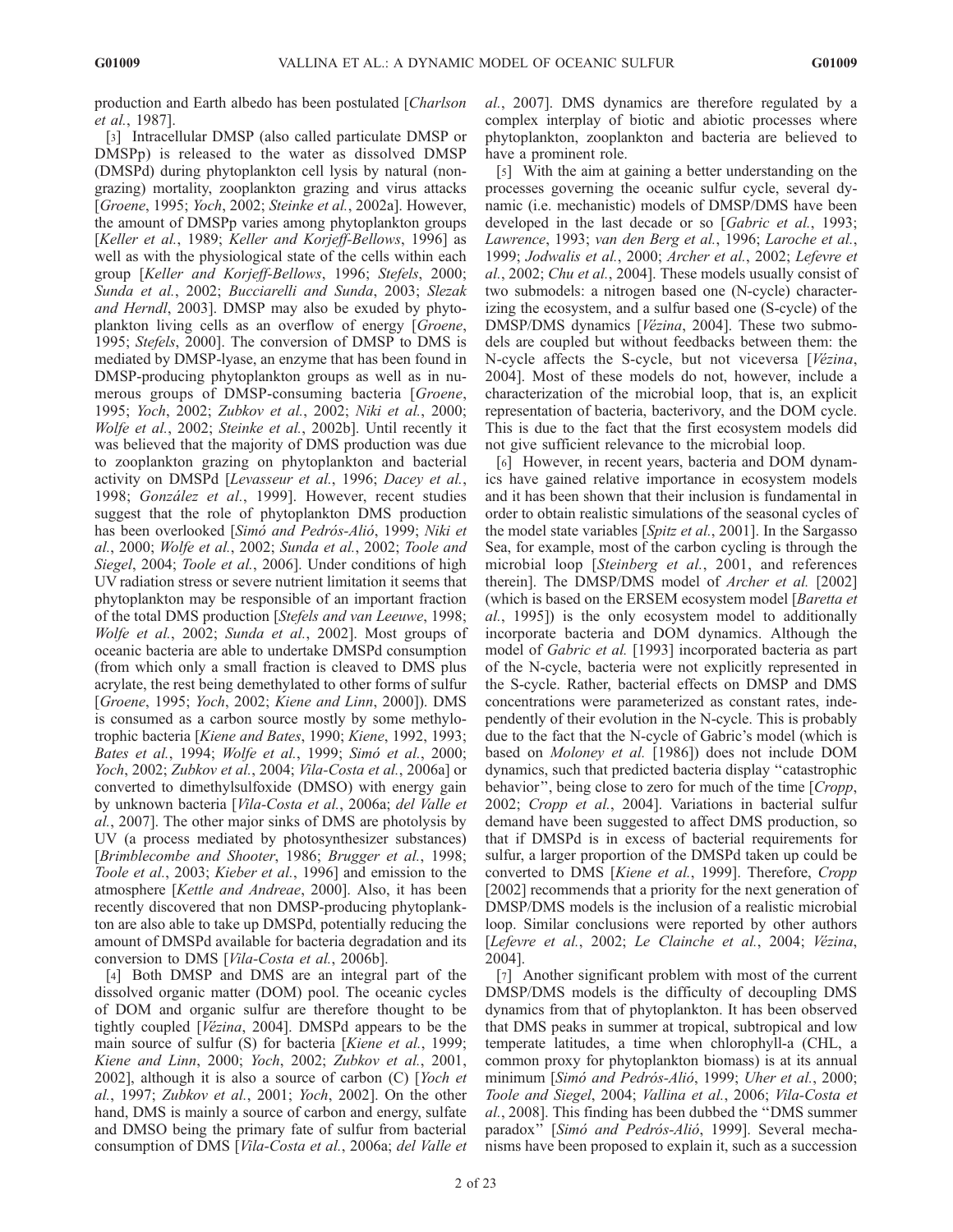in phytoplankton species composition towards high DMSPp producers, inhibition of bacterial DMS consumption by high UV, and a higher (direct) production of DMS from phytoplankton cells due to UV stress [Simó and Pedrós-Alio´, 1999; Sunda et al., 2002; Toole and Siegel, 2004]. Most of these potential explanations have not as yet been tested in models. The model of Lefevre et al. [2002] and the parameterization used by Gabric et al. [2005] are the sole examples of including a variable sulfur to nitrogen (S:N) phytoplankton internal quota as a function of light in order to account for a shift in species composition and/or a change in phytoplankton physiological state. This allowed a higher degree of decoupling between DMS and CHL in these models. It was, however, shown by Le Clainche et al. [2004] for the Sargasso Sea (using the same model as Lefevre et al. [2002] but coupled to a dynamic turbulent scheme) that the seasonality of modeled DMS was lower than that of DMS observations and the summer maximum was underestimated.

[8] In this work we present a Dynamic Model of Oceanic Sulfur (DMOS) which is based on a modified version of the ecosystem model (N/C-cycles) developed by Anderson and Pondaven [2003] (hereafter AP'03). It has an explicit representation of bacteria and DOM dynamics, and is adapted for the Sargasso Sea using data collected during the Bermuda Atlantic Time-series Study (BATS) [Steinberg et al., 2001]. We have coupled a new S-cycle to it that incorporates the latest knowledge of DMSP/DMS dynamics. Model complexity was progressively increased in order to test several of the hypotheses generally used to explain the DMS summer paradox. The performance of the model in simulating annual cycles of concentrations, fluxes and turnover rates of the sulfur variables is analyzed.

# 2. Data and Methodology

## 2.1. Sargasso Sea Data

[9] The Sargasso Sea is located in the subtropical West North Atlantic and represents an oligotrophic open ocean region where the DMS summer paradox is readily observable [Dacey et al., 1998; Toole and Siegel, 2004]. Phytoplankton seasonality is regulated by physical processes which drive the deep nutrient entrainment in the upper layers during winter and spring, followed by nutrient depletion in summer due to a strong stratification of the water column [Goericke, 1998; DuRand et al., 2001; Steinberg et  $a\overline{l}$ , 2001]. The dominant phytoplankton groups are prokariotic picophytoplankton (Prochlorococcus and Synechococcus) and eukariotic phytoplankton (Prymnesiophytes, Pelagophytes) [Goericke, 1998; DuRand et al., 2001; Steinberg et al., 2001]. Diatoms are not a dominant group, although rare episodic blooms have been observed [Steinberg et al., 2001]. Dinoflagellates are also represented as a low percentage of the phytoplankton community [Goericke, 1998; Steinberg et al., 2001]. The mixed layer depth (MLD) has a marked seasonal cycle with values from  $\approx 200$  m to less than 10 m in summer [Steinberg et al., 2001; Spitz et al., 2001] and the sea surface temperature (SST) varies from  $\approx 20^{\circ}$  in winter to  $\approx$ 28<sup>°</sup> in summer [*Steinberg et al.*, 2001].

[10] During the Bermuda Atlantic Time-series Study, station BATS  $(31.75^{\circ}N, 64.17^{\circ}W)$  was sampled for vertically resolved profiles of CHL and bacteria (along with many other physical and biological variables) approximately monthly from 1989. Data are available at the BATS database (http://bats.bbsr.edu/). Hydrostation-S (32.17°N, 64.50W) has been sampled for vertically resolved profiles of DMSPp, DMSPd and DMS approximately biweekly from 1992 to 1994 [Dacey et al., 1998; Toole and Siegel, 2004]. Using these depth resolved time series we have constructed two-dimensional (2-D; time and depth) climatologies of CHL and bacteria (more than 10 years of data, from 1989 to 2000) as well as DMSPp, DMSPd and DMS (three years of data, from 1992 to 1994). The methodology used for building the climatology was as follows. All measured profiles were merged by month. Then, for each month, a 6th degree polynomial regression was used to fit the cloud of data, obtaining a single depth-resolved profile per month. Finally the resulting monthly profiles were interpolated in time, generating 2-D (time, depth) plots with a resolution of 1 day  $\times$  1 m. To be consistent, model results were also interpolated in depth and averaged in time to obtain the same 1 day  $\times$  1 m resolution (see section 3. Results and Discussion). DMSPd did not display a clear seasonal pattern over the sampling period [Dacey et al., 1998] and therefore the obtained climatology has to be viewed with some caution. On the other hand, DMSPp and DMS showed a much clearer seasonal cycle.

## 2.2. Model Description

[11] The AP'03 ecosystem model includes a detailed characterization of the microbial loop. It incorporates a complex description of the DOM cycle and explicitly includes heterotrophic bacteria as a state variable. The treatment of DOM includes dual currencies, nitrogen (DON) and carbon (DOC). Since DMSP and DMS are part of the DOM, and therefore they share many of their processes (such as bacterial uptake and degradation), a DMSP/DMS model including a detailed microbial loop is fundamental  $[V\acute{e}zina, 2004]$ . We thus coupled our S-cycle model to the AP'03 N/C-cycles, calling this coupled ecosystem-DMSP/DMS model ''DMOS'' (Dynamic Model of Oceanic Sulfur). The new S-cycle model contains important improvements like the explicit representation of bacterial activity in the sulfur cycle (including for the first time UV inhibition of bacterial sulfur uptake), a time-varying DMS exudation term from phytoplankton (due to UV stress) as well as an uptake of DMSPd for phytoplankton. In a manner similar to *Archer et al.*, 2002, we include nonlinear kinetics for sulfur uptake (other models use linear relationships  $[V'ezina, 2004]$ ).

[12] One of the advantages of including bacteria explicitly in DMSP/DMS models is that it is then possible to evaluate the relative contributions of phytoplankton and bacteria to the DMS production, this being one of the important unanswered questions concerning the biogeochemistry of DMS [Yoch, 2002]. Further, the DMS-yield of the whole food web (total DMS production/total DMSP consumption), which is a very sensitive parameter in DMSP/DMS models [Lefevre et al., 2002; Vézina, 2004; Le Clainche et al., 2004; Cropp et al., 2004] is not prescribed as an a-priori parameter: it is now an output of the model (see section 3. Results and Discussion). The full set of DMOS equations is described in Appendix A. Model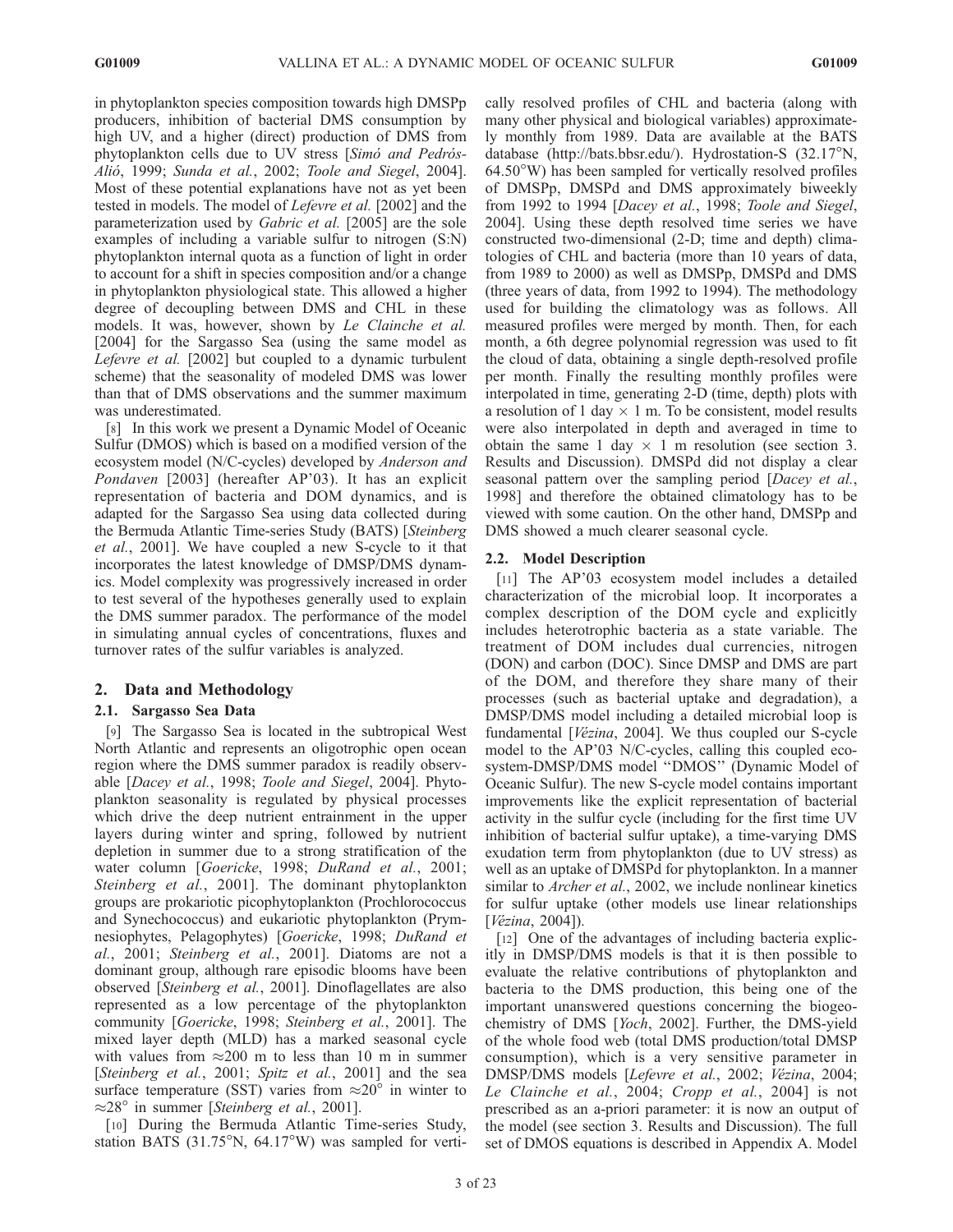# Table 1. List of DMOS Parameters

| Parameter                                                                              | Symbol                                       | Value         | Unit                                                    | Source                                                       |
|----------------------------------------------------------------------------------------|----------------------------------------------|---------------|---------------------------------------------------------|--------------------------------------------------------------|
| Phyto. max. specific growth rate                                                       | $\mu_P^{\rm max}$                            | 3.7           | $\left[ d^{-1} \right]$                                 | Spitz et al. [2001]                                          |
| Phyto. saturating irradiance                                                           |                                              | 60            | $\left[\text{W m}^{-2}\right]$                          | Cropp et al. $[2004]$                                        |
| Phyto. half-sat. for $NO_3$ = uptake                                                   | $I_{\substack{s\ N\\k_P^N}}$                 | 0.15          | [mmolN m <sup><math>-3</math></sup> ]                   | Anderson and Pondaven [2003]                                 |
| Phyto. half-sat. for $NH4+$ uptake                                                     |                                              | 0.05          | [mmolN m <sup><math>-3</math></sup> ]                   | Anderson and Pondaven [2003]                                 |
| Phyto. $NH4+$ inhibition parameter                                                     | $\psi$                                       | 1.5           | $\lceil$ mmol $N^{-1}$ ]                                | Anderson and Pondaven [2003]                                 |
| Phyto. leakage fraction                                                                | $\gamma_1$                                   | 0.05<br>0.34  | $\lceil adim \rceil$                                    | Anderson and Pondaven [2003]                                 |
| Phyto. DOC exudation parameter<br>Phyto. specific mortality rate                       | $\gamma_2$<br>$m_P$                          | 0.045         | [adim]<br>$\left[d^{-1}\right]$                         | Anderson and Pondaven [2003]<br>Anderson and Pondaven [2003] |
| Phyto. mortality losses to DOM                                                         | $\varepsilon$                                | 0.34          | [adim]                                                  | Anderson and Pondaven [2003]                                 |
| Phyto. sinking rate                                                                    | $ \vec{w_p} $                                | 0.05          | $\left\lceil m \ d^{-1} \right\rceil$                   | This study                                                   |
| Phyto. C:N ratio                                                                       | $\theta_{Pc:n}$                              | 6.625         | $[mmolC mmolN^{-1}]$                                    | Anderson and Pondaven [2003]                                 |
| Phyto. $CaCO3:C$ ratio                                                                 | $\theta_{Ca}$                                | 0.10          | ${\rm [mmolC\;mmolC^{-1}]}$                             | Anderson and Pondaven [2003]                                 |
| Phyto. max. CHL:C ratio                                                                | $\theta_{chl}^{m}$                           | 0.041         | $[mgCHL mgC-1]$                                         | Spitz et al. [2001]                                          |
| Phyto. initial slope of P-I curve                                                      | $\alpha_{chl}$                               | 1.0           | $[mgC \, mgCHL^{-1}]$<br>$(W m-2)-1 d-1]$               | Spitz et al. [2001]                                          |
| Phyto. molecular weight of Carbon                                                      |                                              | 12            | $\left[\text{mgC mmolC}^{-1}\right]$                    | <i>Spitz et al.</i> [2001]                                   |
| Phyto. min. S:N internal quota                                                         | $C_{m\nu}$<br>$\theta_{Ps:n}^{\min}$         | 0.044         | ${\rm [mmolS\;mmolN^{-1}]}$                             | Lefevre et al. $[2002]$                                      |
| Phyto. max. S:N internal quota                                                         |                                              | 0.220         | $[mmolS mmolN^{-1}]$                                    | Lefevre et al. $[2002]$                                      |
| Phyto. max. DMS specific exudation rate                                                | $\theta_{Ps:n}^{\max}$<br>$\gamma_s^{\max}$  | 0.25          | $\left[d^{-1}\right]$                                   | This study                                                   |
| Phyto. fraction of DMSPd consumers                                                     | $\alpha_P$                                   | 0.1           | $\lceil adim \rceil$                                    | This study                                                   |
| Phyto. free DMSP-lyase activity                                                        | f                                            | 0.01          | $\left[d^{-1}\right]$                                   | This study                                                   |
| Zoo. max. specific ingestion rate                                                      | g                                            | 3.2           | $\left[d^{-1}\right]$                                   | This study                                                   |
| Zoo. N assim. efficiency<br>Zoo. C assim. efficiency                                   | $\bar{\beta}_n$<br>$\beta_c$                 | 0.75<br>0.65  | [adim]<br>$\lceil adim \rceil$                          | Anderson and Pondaven [2003]<br>Anderson and Pondaven [2003] |
| Zoo. C net growth efficiency                                                           | $\omega_Z$                                   | 0.8           | $\lceil adim \rceil$                                    | Anderson and Pondaven [2003]                                 |
| Zoo. half-sat. const. for N ingestion                                                  | $k_{\rm g}$                                  | 0.75          | [mmolN m <sup><math>-3</math></sup> ]                   | Anderson and Pondaven [2003]                                 |
| Zoo. grazing preference upon Phyto.                                                    | $p_P$                                        | 1/3           | $\lceil adim \rceil$                                    | Anderson and Pondaven [2003]                                 |
| Zoo. grazing preference upon Bact.                                                     | $p_B$                                        | 1/3           | $\lceil adim \rceil$                                    | Anderson and Pondaven [2003]                                 |
| Zoo. grazing preference upon Det.                                                      | $p_D$                                        | 1/3           | $\lceil adim \rceil$                                    | Anderson and Pondaven [2003]                                 |
| Zoo. C:N ratio                                                                         | $\theta_{Zc:n}$                              | 5.5           | $[mmolC mmolN^{-1}]$                                    | Anderson and Pondaven [2003]                                 |
| Zoo. messy feeding losses to DOM                                                       | φ                                            | 0.23          | [adim]<br>$\left[d^{-1}\right]$                         | Anderson and Pondaven [2003]                                 |
| Zoo. max. specific mortality rate<br>Zoo. half-sat. const. for mortality               | $m_Z$<br>$k_Z$                               | 0.3<br>0.2    | [mmolN m <sup><math>-3</math></sup> ]                   | Anderson and Pondaven [2003]<br>Anderson and Pondaven [2003] |
| Zoo. mortality fraction going to DOM                                                   | $\Omega_{dom}$                               | 0.38          | $\lceil adim \rceil$                                    | Anderson and Pondaven [2003]                                 |
| Zoo. mortality fraction going to $NH4+$                                                | $\Omega_A$                                   | 0.33          | $\lceil adim \rceil$                                    | Anderson and Pondaven [2003]                                 |
| Zoo. mortality fraction going to Detritus-N                                            | $\Omega_{Dn}$                                | 0.29          | $\lceil adim \rceil$                                    | Anderson and Pondaven [2003]                                 |
| Zoo. mortality fraction going to Detritus-C                                            | $\Omega_{Dc}$                                | 0.46          | $\lceil adim \rceil$                                    | Anderson and Pondaven [2003]                                 |
| Zoo. mortality fraction going DIC                                                      | $\Omega_{DIC}$                               | 0.16          | $\lceil adim \rceil$                                    | Anderson and Pondaven [2003]                                 |
| Zoo. DMSPp ingestion: fraction converted to DMSPd                                      | $\overset{\textstyle\alpha_1}{\mu_B^{\max}}$ | 0.7           | $\lceil adim \rceil$                                    | <i>Simó</i> [2004]                                           |
| Bact. max. $Lc/NH_4^+$ and sulfur uptake<br>Bact. max. Sc hydrolysis                   |                                              | 13.3<br>4     | $\lbrack d^{-1} \rbrack$<br>$\left[d^{-1}\right]$       | Anderson and Pondaven [2003]<br>Anderson and Pondaven [2003] |
| Bact. half-sat. const. for NH <sub>4</sub> uptake                                      | $\mu_{Sc}$<br>$k_A$                          | 0.5           | [mmolN m <sup><math>-3</math></sup>                     | Anderson and Pondaven [2003]                                 |
| Bact. half-sat. const. for Lc uptake                                                   | $k_{Lc}$                                     | 25            | [mmolC m]                                               | Anderson and Pondaven [2003]                                 |
| Bact. half-sat. const. for Sc hydrolysis                                               | $k_{Sc}$                                     | 417           | $\text{[mmolC m}^{-3}]$                                 | Anderson and Pondaven [2003]                                 |
| Bact. max. inhibition by UV of nutrient uptake                                         | $\phi_{inhib}^{max}$                         | 0.75          | [adim]                                                  | This study                                                   |
| Bact. specific nitrification rate                                                      | v                                            | 0.03          | $\lceil d^{-1} \rceil$                                  | Anderson and Pondaven [2003]                                 |
| Bact. C gross growth efficiency                                                        | $\omega_B$                                   | 0.17          | [adim]                                                  | Anderson and Pondaven [2003]                                 |
| Bact. specific mortality rate                                                          | $m_{B}$                                      | 0.04          | $\lbrack d^{-1} \rbrack$<br>$[mmolC~mmolN^{-1}]$        | Anderson and Pondaven [2003]<br>Anderson and Pondaven [2003] |
| Bact. C:N ratio<br>Bact. S:C ratio                                                     | $\theta_{Bc:n}$<br>$\theta_{Bs:c}$           | 5.1<br>1/250  | [mmolS mmolC $^{-1}$ ]                                  | del Valle et al. [2007]                                      |
| Bact. fraction of DMS consumers                                                        | $\alpha_B$                                   | 0.20          | [ $adim$ ]                                              | This study                                                   |
| Bact. half-sat. const. for DMSPd uptake                                                | $k_{DMSPd}$                                  | 0.01          | [mmolS m <sup><math>-3</math></sup> ]                   | This study                                                   |
| Bact. half-sat. const. for DMS uptake                                                  | $k_{DMS}$                                    | 0.01          | [mmolS m <sup><math>-3</math></sup> ]                   | This study                                                   |
| Bact. DMSPd excess uptake: fraction converted to DMS                                   | $\alpha_2$                                   | 0.1           | [adim]                                                  | Kiene and Linn [2000]                                        |
| Labile fraction of DOM produced                                                        | $\delta_1$                                   | 0.7           | [adim]                                                  | Anderson and Pondaven [2003]                                 |
| Labile fraction of Phyto. extra-DOC exudation                                          | $\delta_2$                                   | 0.4           | [adim]<br>$\lceil d^{-1} \rceil$                        | Anderson and Pondaven [2003]                                 |
| Detrital-N breakdown rate<br>Detrital-C breakdown rate                                 | $m_{Dn}$                                     | 0.055<br>0.04 | $\lceil d^{-1} \rceil$                                  | Anderson and Pondaven [2003]<br>Anderson and Pondaven [2003] |
| Detrital-CaCO <sub>3</sub> dissolution rate                                            | $m_{Dc}$<br>$m_{Dh}$                         | 0.05          | $\lceil d^{-1} \rceil$                                  | Anderson and Pondaven [2003]                                 |
| Detrital sinking rate                                                                  | $ \vec{w}_{Di} $                             | 0.05          | $\mathop{\rm Im\,d}\nolimits^{-1}$                      | This study                                                   |
| Irradiance max.                                                                        | $I_{\text{max}}$                             | 150           | $\sqrt{W}$ m <sup><math>-</math></sup>                  | This study                                                   |
| Irradiance min.                                                                        | $I_{\min}$                                   | 45            | [W m <sup>-2</sup> ]                                    | This study                                                   |
| Irradiance threshold                                                                   | I*                                           | 25            | $\text{[W m}^{-2}$                                      | Lefevre et al. $[2002]$                                      |
| Irradiance attenuation due to water                                                    | $k_{w}$                                      | 0.04          | $\bar{m}^{-1}$ ]                                        | Popova et al. [2002]                                         |
| Irradiance attenuation due to Phyto. self-sheding<br>Max. specific DMS photolysis rate | $k_p \over k_{photo}$                        | 0.03<br>0.15  | $\mathrm{[m^2\ mmolN^{-1}]}$<br>$\left[ d^{-1} \right]$ | Popova et al. [2002]                                         |
| Max. turbulent diffusion                                                               | $kz_{\rm max}$                               | 250           | $\left[ m^2 d^{-1} \right]$                             | Bailey et al. [2008]<br>Cropp et al. $[2004]$                |
| Min. turbulent diffusion                                                               | $kz_{\rm min}$                               | 1             | $\left[\text{m}^2 \text{ d}^{-1}\right]$                | Cropp et al. [2004]                                          |
| Max. sea temperature (changes each day)                                                | $st_{\text{max}}$                            | SST           | [°C]                                                    | This study                                                   |
| Min. sea temperature                                                                   | $st_{\min}$                                  | 19            | [°C]                                                    | This study                                                   |
| Steepness of the pycnocline                                                            | r                                            | $-20$         | [adim]                                                  | Cropp et al. [2004]                                          |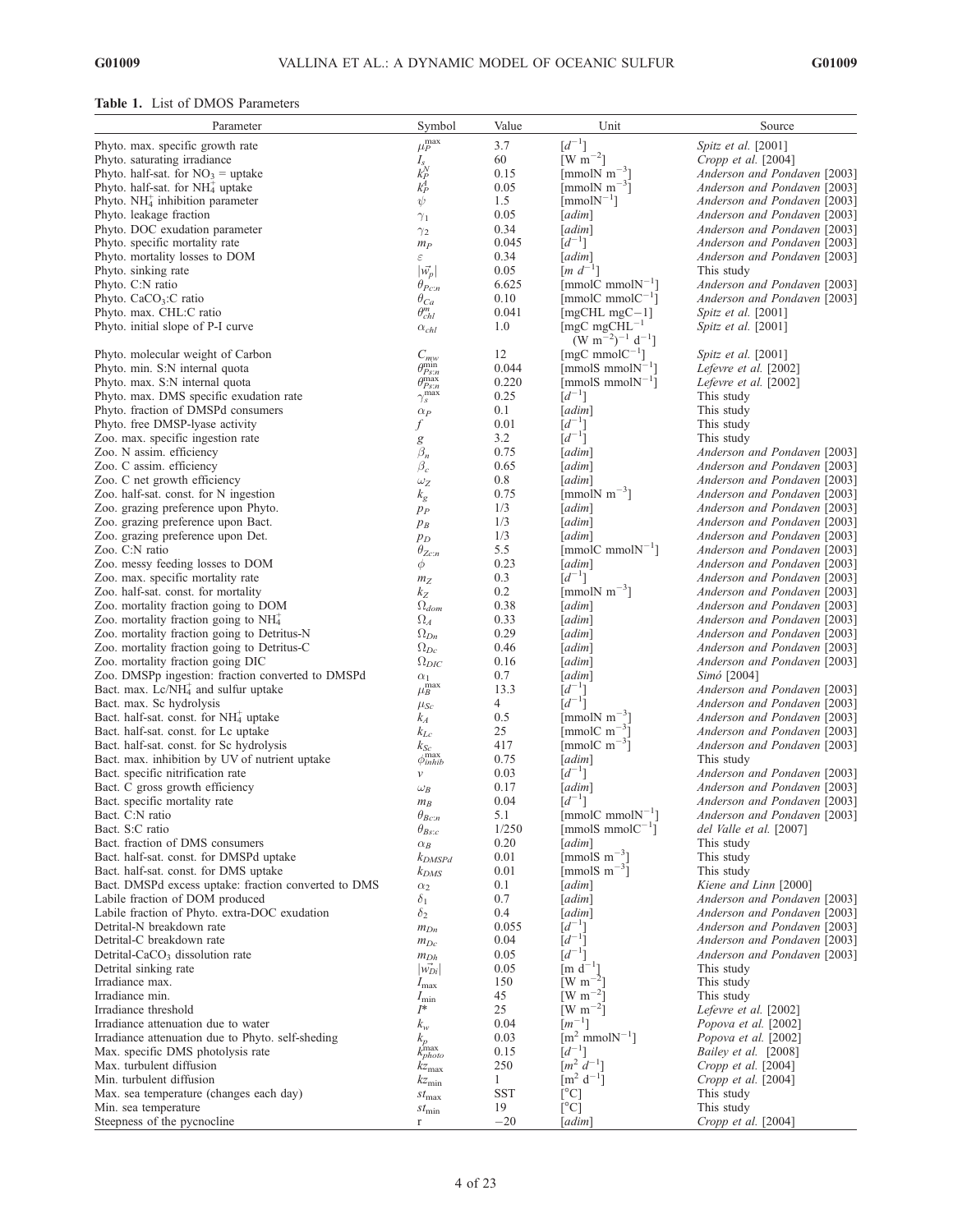

Figure 1. Schematic diagram of DMOS model. (left) Ecosystem submodel: (N/C-cycles; mmol m<sup>-3</sup>) A, ammonium; N, nitrates; P, phytoplankton; B, bacteria; Z, zooplankton; DOM, dissolved organic matter (can be either nitrogen based or carbon based, and labile or semilabile); D, detritus (can be either nitrogen based or carbon based). Note that the modeled cycling of dissolved organic matter and detritus has been purposely simplified in this diagram as a generic DOM and D pools for clarity; a more detailed scheme of the ecosystem submodel can be found in the work of *Anderson and Pondaven* [2003]. (right) DMSP/ DMS submodel (S-cycle; mmol m<sup>-3</sup>): DMSPp, particulated dimethylsulfoniopropionate; DMSPd, dissolved dimethylsulfoniopropionate; DMS, dimethylsulfide. The red lines coming from the Sun refer to the S-cycle processes directly affected by solar radiation in DMOS model that has been tested by the five modeling experiments performed.

parameters are listed in Table 1. An schematic diagram of DMOS model is shown in Figure 1.

# 2.3. N/C-Cycles

[13] The model contains single state variables for phytoplankton (equation (A1)), zooplankton (equation (A2)) and heterotrophic bacteria (equation (A3)), two nutrient pools (nitrate (equation (A4)) and ammonium (equation (A5))), labile and semilabile DON and DOC (equations  $(A6 - A9)$ ), detritus (equations (A10 –A12)), dissolved inorganic carbon (DIC, equation (A13)) and alkalinity (equation (A14)). CHL (equation (A15)) is calculated for phytoplankton N at each time step based upon Geider et al. [1997] as in Spitz et al. [2001], permitting comparison with field data. Phytoplankton primary production (equation (A19)) is controlled by light (equation (A22)) [*Walsh et al.*, 2001] and temperature

(equation (A21)) [Eppley, 1972], affecting the specific growth rate (equation (A20)), as well as by nutrient availability (equation (A25)) [Spitz et al., 2001]. Phytoplankton losses are due to zooplankton grazing (equation (A29)), natural mortality (equation (A55)) and vertical sinking (equation (A80)). Zooplankton graze upon phytoplankton, bacteria and soft detritus (equations (A29 –A32)). Zooplankton production (equation (A37) or equation (A39)), ammonium excretion (equation (A38) or equation (A40)), and respiration (equation (A41)) are calculated according to a stoichiometric model [Anderson and Hessen, 1995; Anderson and Pondaven, 2003]. Zooplankton mortality is assumed to occur in the form of a quadratic Michaelis-Menten equation (equation (A56)). This is a classical way of parameterizing both natural mortality and grazing by higher predators (which are not explicitly modeled). Bacteria production, excretion and respiration (equations (A47 –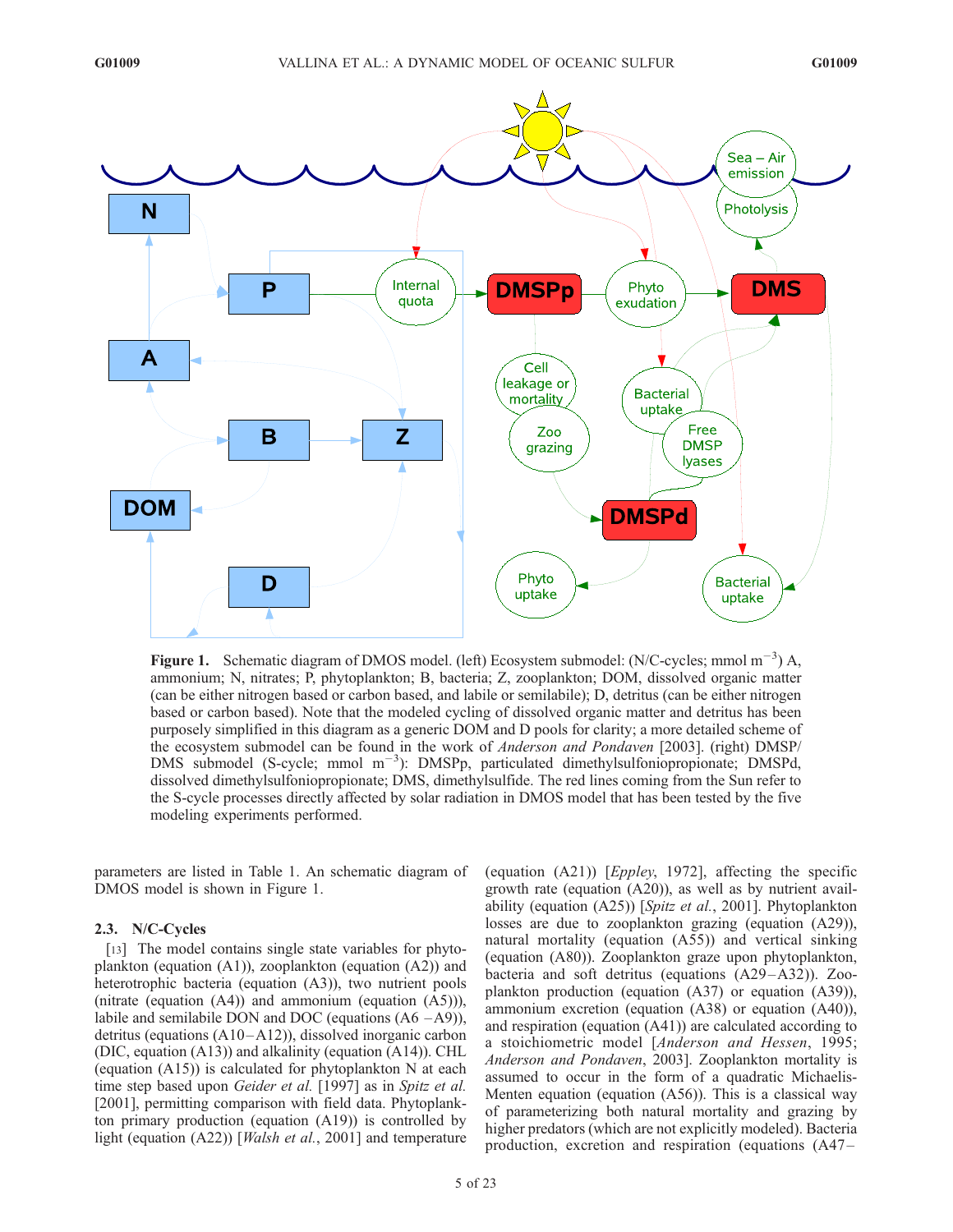A52)) are calculated from elemental stoichiometry [Anderson, 1992; Anderson and Williams, 1998; Anderson and Pondaven, 2003]. Labile DOC and DON are the primary growth substrates, with ammonium supplementing DON when the ratio DOC/DON (C:N ratio of DOM) is high. Uptake of labile DOC and DON and the maximum potential uptake of ammonium are described in equations (A43) – (A45). Bacteria either take up or regenerate ammonium at any one time depending on the availability of DOC and DON (equation (A47)), an upper limit of ammonium uptake being given by equation (A44). The fraction of DOC taken up not used for balanced (C:N) growth is respired (equation (A49) or equation (A52)). Bacteria loss terms are zooplankton grazing (equation (A30)) and natural mortality (equation (A57)).

[14] The main sink for nutrients is phytoplankton uptake (equation (A19)), ammonium also being lost to the nitrate pool via nitrification at constant rate (see second term on equation (A5)). The DOM pools are produced by phytoplankton leakage, excretion and exudation, zooplankton messy feeding, phytoplankton and bacterial natural mortality, and noncarbonate detrital breakdown (equations (A58-A59)). The semilabile DOM pool is converted to labile DOM due to the action of exoenzymes by bacterial (equations (A53– A54)). Phytoplankton exudation of DOC is directly proportional to primary production (see equation (A28)). Noncarbonate (or soft) detritus (equations (A10–A11)) arises from zooplankton egestion as well as phytoplankton and zooplankton mortality, and is lost by zooplankton grazing (equations (A31 –A32)), breakdown, and vertical sinking (equation (A80)). The carbonate (or hard) detritus (equation (A12)) originates from the contribution of carbonate-forming (e.g. organisms such as coccolithophores to primary production). This is parameterized assuming a constant  $CaCO<sub>3</sub>:C$  ratio for phytoplankton (see Table 1). The carbonate fraction of total detritus is variable (for soft tissue and carbonate production, and also as additional carbon fixed as DOC), and returned by zooplankton and bacteria respiration as well as zooplankton mortality. Other return pathways, such as breakdown of carbonate detritus (equation (A60)), occur via cycling of DOC. Exchange of  $CO<sub>2</sub>$  with the atmosphere can also be estimated ( $F<sub>atm</sub>$  term in equation (A13)) although it is not necessary for our purposes. Parameterization of alkalinity (equation (A14)) is performed according to the stoichiometry described by Broecker and Peng [1982].

## 2.4. S-Cycle

[15] DMSPp (equation (A16)) production by phytoplankton is modeled by using a sulfur/nitrogen (S:N) internal quota ( $\theta_{Ps:n}$  parameter, see Table 1).  $\theta_{Ps:n}$  is allowed to vary as function of light intensity following Lefevre et al. [2002] (equations  $(A63 - A64)$ ). Since the model has only one generic phytoplankton group, this method permits an implicit simulation of a shift in species composition towards high DMSPp producers in summer and/or a shift in phytoplankton physiological state [Lefevre et al., 2002], one of the proposed explanations of the DMS summer paradox. DMSPp is released to the water as DMSPd (equation (A17)) due to phytoplankton leakage and natural mortality as well by zooplankton grazing. It is assumed that 70% of the grazed DMSPp is recovered in the dissolved phase [Levasseur et al., 2004; Simó, 2004]. The DMSPd losses are bacterial (equation (A68)) and phytoplankton uptake (equation (A67)) as well as cleavage to DMS by free DMSP-lyases (as in Archer et al. [2002]). Bacterial uptake of DMSPd is a well known sink for DMSPd since this compound is a major source of reduced sulfur for apparently most of marine bacteria [Kiene and Linn, 2000; Yoch, 2002; Zubkov et al., 2002; Vila et al., 2004; Vila-Costa et al., 2007]. A close seasonal correlation between DMSP assimilation by bacteria and bacterial heterotrophic production (measured as leucine incorporation) has been observed recently in a Mediterranean coastal site [Vila-Costa, 2006]. We therefore assumed that DMSPd consumption is proportional to the total bacterial community in the model. On the other hand, various phytoplankton take up DMSPd such as diatoms, Synechococcus and Prochlorococcus, these all being low or non DMSP producers [Vila-Costa et al., 2006b; Malmstrom et al., 2004]. With current uncertainties regarding what fraction of total phytoplankton biomass is able to take up DMSPd and at what rates, we considered that this process is carried out by 10% of the phytoplankton (see parameter  $\alpha_P$  in Table 1).

[16] In the model, DMS (equation  $(A18)$ ) production has 3 sources: cleavage from DMSPd by bacteria (equations (A71– A72)) and free DMSP-lyases (3rd term in equation (A18)) as well as direct exudation by phytoplankton (equation (A65)). The total amount of sulfur required by bacteria for balanced (C:S) growth (also called bacterial sulfur demand) is given by equation (A70). If the DMSPd taken up is in excess of bacterial sulfur demand (no S-limitation), a fraction ( $\alpha_2$ , see Table 1) of this sulfur excess is cleaved to DMS (equation (A71)), the remainder being converted to other forms of sulfur (e.g. sulfates via the methanethiol pathway) [Kiene, 1996; Kiene and Linn, 2000; Kiene et al., 2000]. It has been observed experimentally that bacterial production of methanethiol dominates over DMS production [Kiene, 1996; Kiene and Linn, 2000; Zubkov et al., 2002]. Bacterial DMS-yield rarely goes beyond 10%. Recent works found a range between 2 and 12% (Slezak, personal communication). Similar values were reported by *Kiene and Linn* [2000] and [Zubkov et al., [2002] (6-12%). Therefore  $\alpha_2$  is assumed to be small (10%) [Kiene and Linn, 2000; Niki et al., 2000]. On the other hand, if the DMSPd taken up by bacteria is lower than the requirement for balanced (C:S) growth (S-limitation), DMS is not produced (equation (A72)) because sulfur is fixed exclusively into proteins.

[17] Phytoplankton direct exudation of DMS has been assumed to be constant and very small in some models [e.g., Gabric et al., 1993; Chu et al., 2004], with many models not even including it as a process. Recent field research have however suggested that phytoplankton is likely an important source of DMS, mainly under high UV stress [Toole and Siegel, 2004; Toole et al., 2006; Vila-Costa et al., 2008]. In support of these findings, the work of Sunda et al. [2002] showed increases up to 3500% in the amount of DMS per unit cell volume in phytoplankton cultures exposed to high doses of UV-A. They proposed that DMS acts as an efficient hydroxyl radical scavenger, i.e. as an intracellular antioxidant under conditions of high UV exposure. In the model, therefore, direct exudation of DMS was made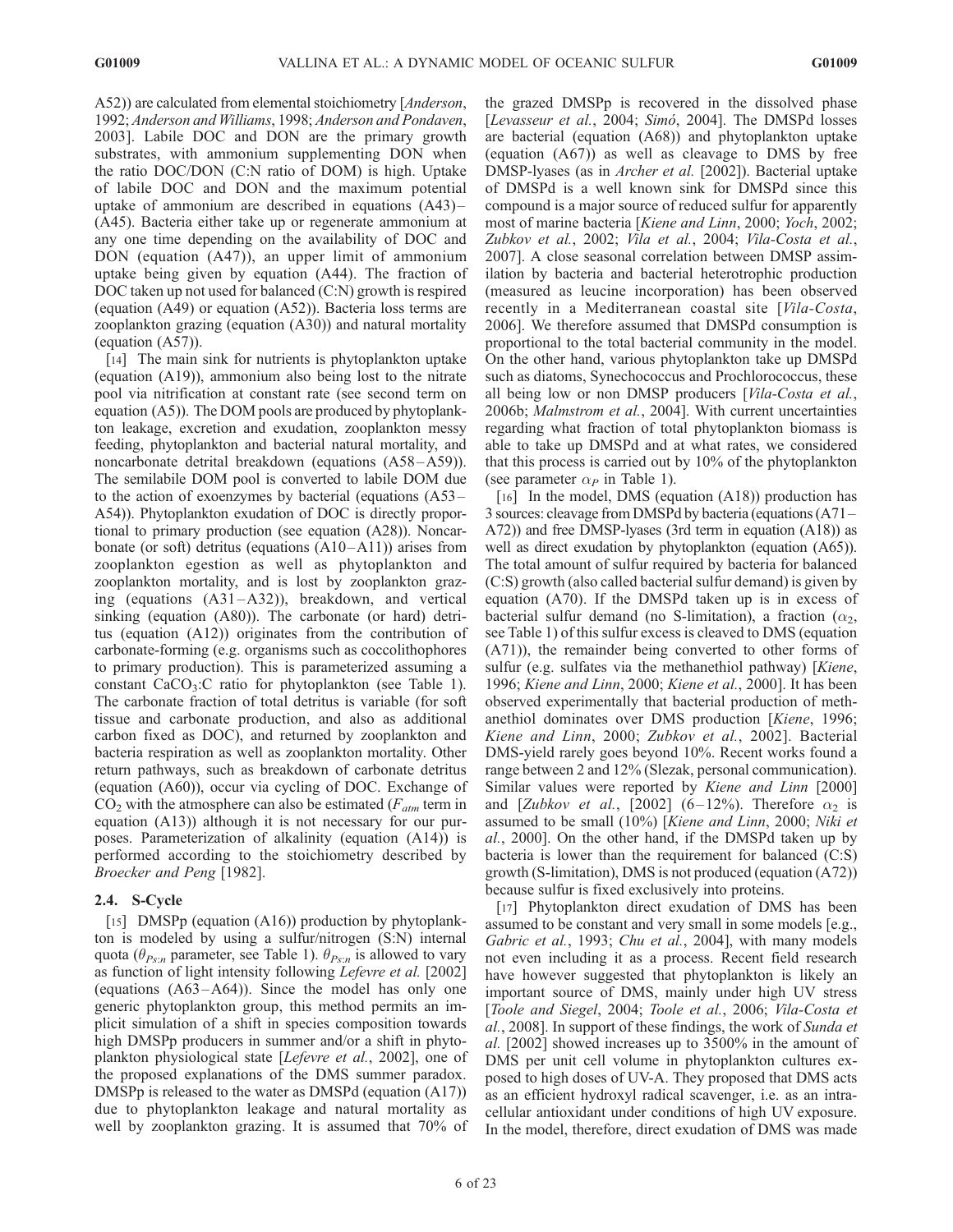a function of light intensity (first fraction in equation (A66)), although the level of phytoplankton activity is also taken into account (second fraction in equation (A66)).

[18] There is only one biological loss for DMS, namely its uptake by bacteria (equation (A69)). The complete phylogeny of marine DMS-consuming bacteria is not known, but a recent study has shown that the use of DMS as a C source seems mostly restricted to some methylotrophic bacteria [Vila-Costa et al., 2006a], yet DMS consumption as a source of energy by unknown bacteria (conversion to DMSO without use of the C) might be more common [del Valle et al., 2007]. Therefore DMS consumption seems to be not as widespread a process among bacterioplankton as DMSPd utilisation [Vila-Costa et al., 2006a]. Thus, we assumed that only a fraction (20%, see parameter  $\alpha_B$  in Table 1) of the generic pool of modeled bacteria acts as a sink for DMS. The other two sinks for DMS in the model are photolysis and emission to the atmosphere. Photolysis is assumed to be solely a function of light intensity (equation (A73)) although in reality it is a process mediated by chromophoric DOM (or CDOM) [Brimblecombe and Shooter, 1986; Brugger et al., 1998; Toole et al., 2003], which is not modeled in the current version of DMOS. DMS emission to the atmosphere (equation (A75)) is parameterized with the gas transfer model of Nightingale et al. [2000] (equations  $(A76)$ – $(A78)$ ) using climatological (1992-1994) surface wind speed  $(U, m s^{-1})$  from the NCEP/ NCAR Reanalysis Project (provided by the NOAA-CIRES Climate Diagnostics Center). Monthly data were interpolated in time and smoothed to generate daily values.

[19] Regarding the bacterial uptake of nutrients (either labile  $\overrightarrow{DOM/DOC}$  or  $\overrightarrow{NH_4}$ ) and sulfur (either DMSPd or DMS), the model includes a light inhibition parameter that influences the specific rate of bacterial uptake (equation (A45)). This parameter accounts for the well known effect of UVR upon bacterial heterotrophic activity and bacterial DMSP/DMS consumption [Herndl et al., 1993; Slezak et al., 2001; Toole et al., 2006]. We assume a maximum inhibition of bacterial uptake of 75% (see  $\phi_{inhib}^{\text{max}}$ in Table 1) [Slezak et al., 2001; Toole et al., 2006].

# 2.5. Physical Frame and Forcings

[20] The biogeochemical model is embedded in a onedimensional (1-D) vertical physical frame. The model therefore neglects horizontal transport processes and takes into account only vertical processes, i.e. advection (equation (A80)) and diffusion (equation (A81)), which are considered the main driving forces of ecosystem dynamics in the upper ocean [Eigenheer et al., 1996; Denman and Peña, 1999]. As in the models of Lefevre et al. [2002] and Cropp et al. [2004], vertical mixing in the current version of DMOS is parameterized using a prescribed turbulent diffusion coefficient  $(kz,$  Table 1) following the approach used by *Cropp et al.* [2004]. Coefficient kz is generated using a sigmoid equation (equation (A82)) and climatological MLD data [Levitus, 1982]. As a result the maximum diffusion  $(kz_{\text{max}})$  occurs in the upper mixed layer (UML) and the minimum diffusion  $(kz<sub>min</sub>)$  occurs below the UML. In between,  $kz$  decreases from  $kz_{\text{max}}$  to  $kz_{\text{min}}$  as dictated by the parameter  $r$  (Table 1) which defines the steepness of the pycnocline [Cropp et al., 2004]. The same sigmoid function (equation (A82)) is used to generate the vertical temperature profiles, the only difference being that the maximum value for temperature is the sea surface temperature (SST) which varies seasonally, instead of being constant as for diffusion. SST data for the Sargasso Sea were obtained from a climatology (1971-2000, NOAA-CIRES Climate Diagnostics Center). Monthly data were interpolated in time and smoothed to generate daily values.

[21] Light in the model  $(I_z, W \text{ m}^{-2})$  is defined as daily averaged photosynthetic available radiation (PAR). Daily values of PAR at the surface  $(I_0)$  of the Sargasso Sea were obtained after interpolating in time and smoothing a Sea-WiFS climatology (from years 2002 to 2004). Light decays with depth (z, in metres) following an exponential function (equation (A23)) that depends on water and phytoplankton. In the current version of DMOS we wanted to explore if the observed DMS seasonality could be simulated through the inclusion of light-driving processes, with the assumption that UVR is the forcing behind these processes (e.g. bacterial inhibition, phytoplankton stress), yet bacterial inhibition of sulfur uptakes has been also described to occur under PAR [Slezak et al., 2001]. PAR seasonality can be used as a proxy for UVR seasonality, UVR being a constant fraction of PAR. Given that all the parameterizations used to account for UVR-driven processes are based on the term  $\frac{I_z}{I_{\text{max}}}$ , the constant fraction cancels out and we are just left with a nondimensional term representing UVR that varies between 0 and 1. While UVR attenuates faster in the water column than PAR, the UVR driving processes affecting DMS production may operate at higher depths. It has been described that organisms need some time for recovering after being exposed to high UVR doses [Toole et al., 2006]. Therefore when they escape from the UV zone (i.e. by sinking and/or turbulent diffusion) they may keep a "memory" of the stress deeper in the water column. Nevertheless, exploring the use of an explicit wavelengthresolved UVR formulation, with the inclusion of CDOM as a state variable, is desirable and will be object of future research.

[22] The model domain is from 0 to 200 m with a vertical resolution of 2.5 m. Initial conditions (in mmol  $m^{-3}$ ) are constant profiles for all variables: 0.1 for phytoplankton, zooplankton and bacteria; 2.0 for nitrates; 0.5 for ammonium and labile DON; 24 for labile DOC; 2100 for TIC; 2375 for alkalinity; 0.16 for chlorophyll-a; 0.013 for DMSPp; 0.1 for DMSPd and DMS; and zero for the remaining variables. The boundary conditions are zero-flux in order to conserve mass (with the exception of sulfur since DMS emission in the upper top grid is allowed). A mass-conservative ecosystem model is desirable so that the biotic pools do not eventually run out of nutrients [Spitz et al., 2001; Cropp et al., 2004]. An accumulation of dying phytoplankton and detritus in the bottom boundary due to vertical sinking occurs, which implies that DOM increases and finally that  $NH_4^+$  and  $NO_3 = (from NH_4^+$  nitrification) also accumulates. This simulates the observed presence of high  $NO_3$  = levels deep in the water column at BATS [Steinberg et al., 2001]. During winter, the MLD reaches the bottom and the strong mixing carry some of this nutrients pool to the UML, generating the vernal phytoplankton bloom (see section 3. Results and Discussion). In order to reach an equilibrium state, the model was ran for 10 years (with a time step of 0.005 days) prior to the analysis of the results. Previous tests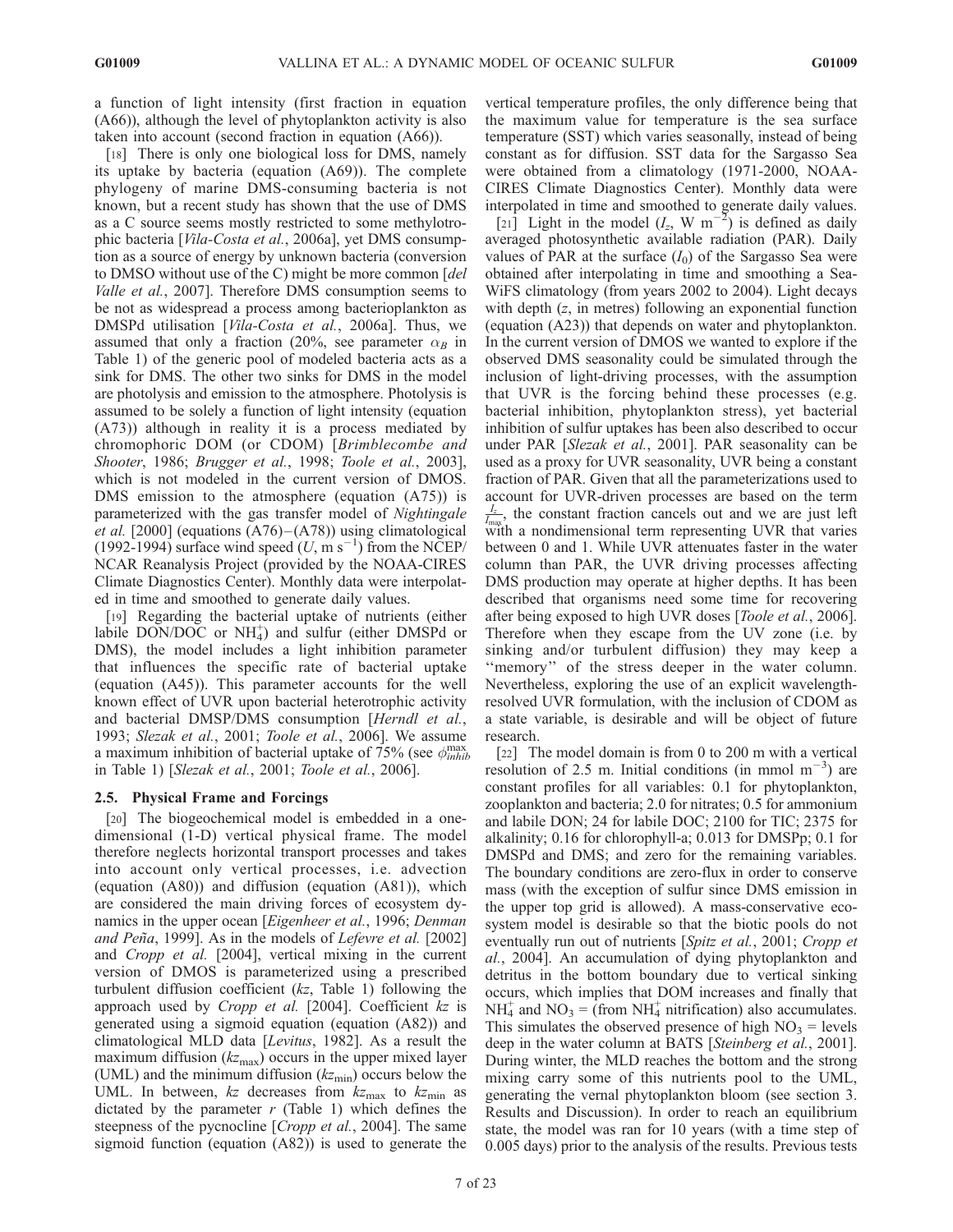

Figure 2. Two-dimensional (time, depth) plots of bacteria (mmolN  $m^{-3}$ ) from climatological in situ data (left) and DMOS model results (right). Conversion from bacterial counts  $(10^8 \text{ cells kg}^{-1}, \text{ BATS})$ data) to mmolN m<sup>-3</sup> was done using a conversion factor of 0.0118 (mmolN m<sup>-3</sup>/10<sup>8</sup> cells kg<sup>-1</sup>), which was obtained assuming that bacterial cells have 7.2 fgC cell<sup>-1</sup> [Gundersen et al., 2002] and a C:N molar ratio of 5.1 (Table 1). Note that simulated bacteria are scaled up by a factor of 2 for the sake of visual comparison against data.



Figure 3. Two-dimensional (time, depth) plots of chlorophyll-a, DMSP particulate, DMSP dissolved and DMS from climatological in situ data (upper-row panels) and DMOS model results for several modeling experiments (see Table 2): experiment A (second-row panels), experiment B (third-row panels), experiment C (fourth-row panels), experiment D (fifth-row panels), experiment E (sixth-row panels). Units: chlorophyll-a (mg m<sup>-3</sup>), DMSPp-DMSPd-DMS ( $\mu$ molS m<sup>-3</sup>).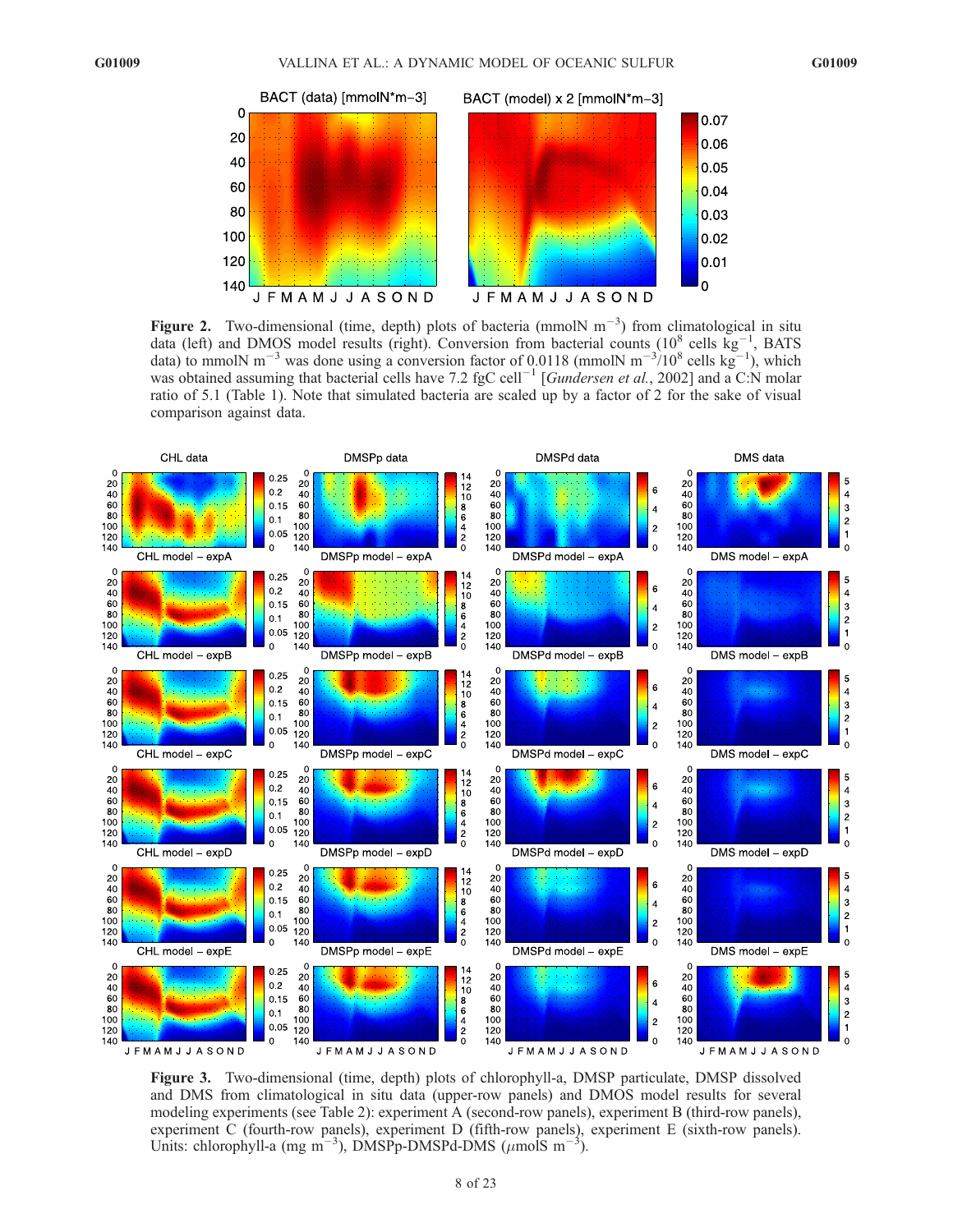| Process Affecting S-Cycle     | ExpA | ExpB | ExpC | ExpD       | ExpE       |
|-------------------------------|------|------|------|------------|------------|
| Phyto. S:N ratio shift by UV: | NΟ   | YES  | YES  | YES        | YES        |
| Bact. inhibition by UV:       | NΟ   | NΟ   | YES  | <b>YES</b> | <b>YES</b> |
| Phyto. DMSPd consumption:     | NΟ   | NΟ   | NO   | <b>YES</b> | <b>YES</b> |
| Phyto. DMS production by UV:  | NΟ   | NΟ   | NO   | NΟ         | YES        |

Table 2. Model Experiments

without seasonal forcings showed that the model reaches a "stable node" equilibrium, indicating that the model does not have unwanted internal dynamics (e.g. oscillations) and that the seasonal changes are driven by the seasonal forcings.

#### 3. Results and Discussion

[23] The model successfully reproduces bacteria (Figure 2) and CHL (Figure 3) distributions, capturing the winter/ spring phytoplankton bloom in surface and the deep chlorophyll maximum (DCM) during summer months (Figure 3) as well as the development of a subsurface maximum  $(40 - 60$  m depth) of bacteria from late spring to early fall (Figure 2). Modeled values of bacteria concentrations are, however, about a half those of the data. This is because the model only simulates active bacteria, while the data includes both active and nonactive bacteria [Anderson and Pondaven, 2003]. The vernal phytoplankton bloom is triggered by the entrainment of deep nutrients. In contrast, nutrients are depleted in summer leading to lowest phytoplankton biomass in surface waters. Deeper in the water column, the presence of higher concentrations of nutrients along with light in sufficient quantity for primary production results in the formation of a DCM. Bacteria distributions mainly result from the interplay of DOM release by phytoplankton and the inhibition of bacterial DOM uptake by high solar radiation doses during summer.

## 3.1. Model Experiments

[24] In order to gain some insight into the processes that are most relevant for explaining the observed seasonality of DMS in the Sargasso Sea, and therefore what drives the DMS summer paradox, we conducted several model experiments turning ''off'' or ''on'' various DMOS sulfur paths. This exercise was undertaken in a sequence of steps, starting from the simplest characterization of the S-cycle and increasing complexity in a stepwise fashion until realistic simulations were obtained. The first scenario excluded all of the processes usually cited in the literature to explain the DMS summer paradox, namely shift in the S:N ratio of phytoplankton, inhibition of bacterial uptake by UV light, phytoplankton uptake of DMSPd, and phytoplankton exudation of DMS under UV stress. Each of these processes was then added one after the other (see Table 2). Simulations for each of the experiments (A, B, C, D, E; Table 2) are compared with observations for the Sargasso Sea observations  $(0-140 \text{ m})$  in Figure 3.

## 3.1.1. Experiment A

[25] In this experiment there is no seasonal increase in the S:N ratio of phytoplankton (therefore  $\theta_{Ps:n}$  is constant and equal to 0.13 mmolS mmol $N^{-1}$ , the middle value between  $\theta_{Ps:n}^{\min}$  and  $\theta_{Ps:n}^{\max}$ ), UV induces neither bacterial inhibition of semilabile- $\overrightarrow{DOM}/\text{NH}_4^+$  and sulfur uptake (DMSPd and

DMS) nor phytoplankton stress-driven DMS production, and phytoplankton does not to take up DMSPd. Modeled DMSPp, DMSPd and DMS closely follow the predicted CHL distribution, all displaying maximum values in winter/ spring and minima in summer/fall (Figure 3). The main differences between DMSPp and CHL are due to the variability of CHL as a response of the levels of light intensity. This constancy between sulfur species and CHL is not observed in the data. Further, DMSPp maximum values are slightly underestimated while DMS values are highly underestimated. We must conclude that this experiment is not capturing at all the main processes controlling oceanic sulfur dynamics.

#### 3.1.2. Experiment B

[26] In contrast to the previous experiment, a variable S:N internal quota in phytoplankton was now added in order to parameterize a seasonal change in species composition towards high DMSPp producers and/or a change in phytoplankton physiological state due to higher UV doses [Sunda et al., 2002; Slezak and Herndl, 2003]. Results are shown in Figure 3. The simulations for DMSPp are improved in comparison to the first experiment. However, the modeled DMSPp maximum in spring takes place earlier than observed (by about one month, similar to what was observed by [Le Clainche et al., 2004]) and DMSPd distributions correlate too closely with DMSPp, a feature not observed in the field [Dacey et al., 1998]. DMSPp simulations are also clearly overestimated during summer. Therefore, the parameterization of the S:N ratio as a function of light, although better than using a constant value, is far from being perfect. There is a need to explore other ways of modeling DMSPp concentrations, e.g., by including in the model several phytoplankton groups with specific S:N internal quotas. On the other hand, DMS values are again severely underestimated and, although a summer maximum is now predicted, it is deeper in the water column and smaller in magnitude than seen in the observations. Furthermore, predicted DMS in surface waters does not display the summer maximum seen in the observations, but rather shows a spring maximum. It therefore appears that inclusion of a variable the S:N ratio of phytoplankton in the model can not on its own account for the observed seasonality of DMS nor explain the DMS summer paradox.

#### 3.1.3. Experiment C

[27] Next, the inhibition of bacterial uptake of nutrients (semilabile-DOM/NH $_4^+$ ) and sulfur (DMSPd and DMS) by solar radiation was added to the model [Herndl et al., 1993; Slezak et al., 2001; Toole et al., 2006]. This fact has been also cited as a potential explanation for the DMS summer paradox since a reduction in a major sink may cause DMS to accumulate [Simó and Pedrós-Alió, 1999; Simó, 2001, 2004]. Model results (see Figure 3) indicate that inhibition of bacterial sulfur uptake by UV could partly explain the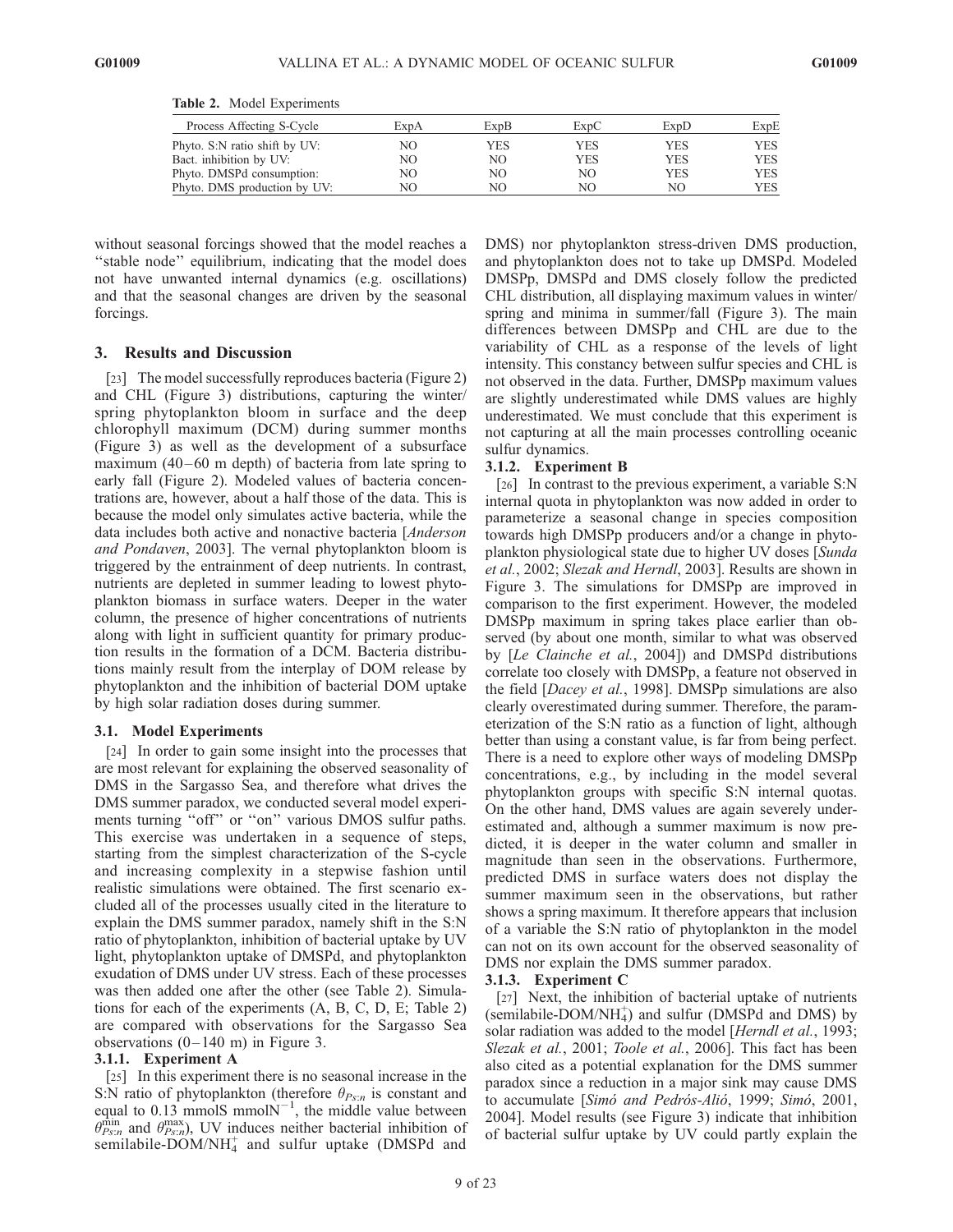

Figure 4. Monthly upper mixed-layer averaged values of chlorophyll-a, DMSP particulate, DMSP dissolved and DMS for climatological in situ data (solid line) and DMOS model results (dashed line) for Experiment E. Units: chlorophyll-a (mg m<sup>-3</sup>), DMSPp-DMSPd-DMS ( $\mu$ molS m<sup>-3</sup>).

cause of the deep summer maximum of DMS, although the predicted maximum is slightly deeper than in the observations and DMS values remain underestimated. However, DMS accumulation occurs in conjunction with an unrealistically large accumulation of DMSPd. This overestimate in modeled DMSPd may be due to the absence in the model of phytoplankton uptake, a new sink for DMSPd that has been recently discovered experimentally [Vila-Costa et al., 2006b]. The DMSPd accumulation implies a large contribution to DMS from free DMSP-lyases (1% of the DMSPd pool is converted into DMS each day). We therefore have repeated experiments B and C, but without free DMSPlyases activity to evaluate if inhibition of bacterial sulfur uptake by UV can produce this DMS accumulation. Results (not shown) displayed a very weak increase of the deep DMS maximum in summer (much weaker than the increase observed from experiment B to experiment C, see Figure 3), not enough to be the origin of the DMS summer paradox. This result is a consequence of the fact that, although bacterial DMS uptake is reduced by the UV-induced inhibition (which tends to increse DMS), there is also a reduction of bacterial DMS production (from the associated inhibition of DMSPd uptake). The net balance of these two opposite effects is almost zero.

# 3.1.4. Experiment D

[28] The next process added to the model was consumption of DMSPd by phytoplankton. It has been reported recently that some groups of phytoplankton (diatoms and cyanobacteria) are able to take up DMSPd [Vila-Costa et al., 2006b]. This process may help explain the low values of DMSPd observed in the field and the strong decoupling of DMSPd to either DMSPp or DMS [Dacey et al., 1998]. The resulting simulations (see Figure 3) show an improvement in predicted DMSPd concentrations, although spring values

are still overestimated relative to the observations. On the other hand, modeled DMS is totally unsatisfactory, with values clearly underestimated and showing a very weak deep summer maximum.

#### 3.1.5. Experiment E

[29] The next addition to the model was a direct exudation term of DMS from phytoplankton cells as a response to UV-induced stress [Sunda et al., 2002; Toole and Siegel, 2004]. Direct DMS production by phytoplankton has been reported previously in the literature [Vairavamurthy et al., 1985; Niki et al., 2000, and references therein; Wolfe et al., 2002]. This DMS production, therefore, is not routed through the DMSPd pool but comes directly from the DMSPp (in the model it is assumed that the amount of DMS exuded from the cells is immediately replaced by newly produced DMSPp). The results of this experiment, which incorporates all the mechanisms thought to be important in the sulfur cycle of the ocean, show a clear improvement over those of the previous experiments and also of existing DMSP/DMS models. Simulated DMS now shows good agreement with the observations (see Figure 3), with a summer maximum of about 5  $\mu$ molS m<sup>-3</sup> at around 20 m depth and winter minima of about 0.5  $\mu$ molS m<sup>-3</sup>. The predicted summer DMS maximum occurs below the surface because of the high DMS photolysis and ventilation rates occurring in the upper layers. The results suggest that phytoplankton DMS exudation may be an important factor contributing to the high summer to winter ratio of DMS concentrations observed in the field as well as explaining the strong decoupling between CHL and DMS.

#### 3.2. Further Analysis of Experiment E

[30] Results from the series of experiments described above indicate that the various mechanisms involved in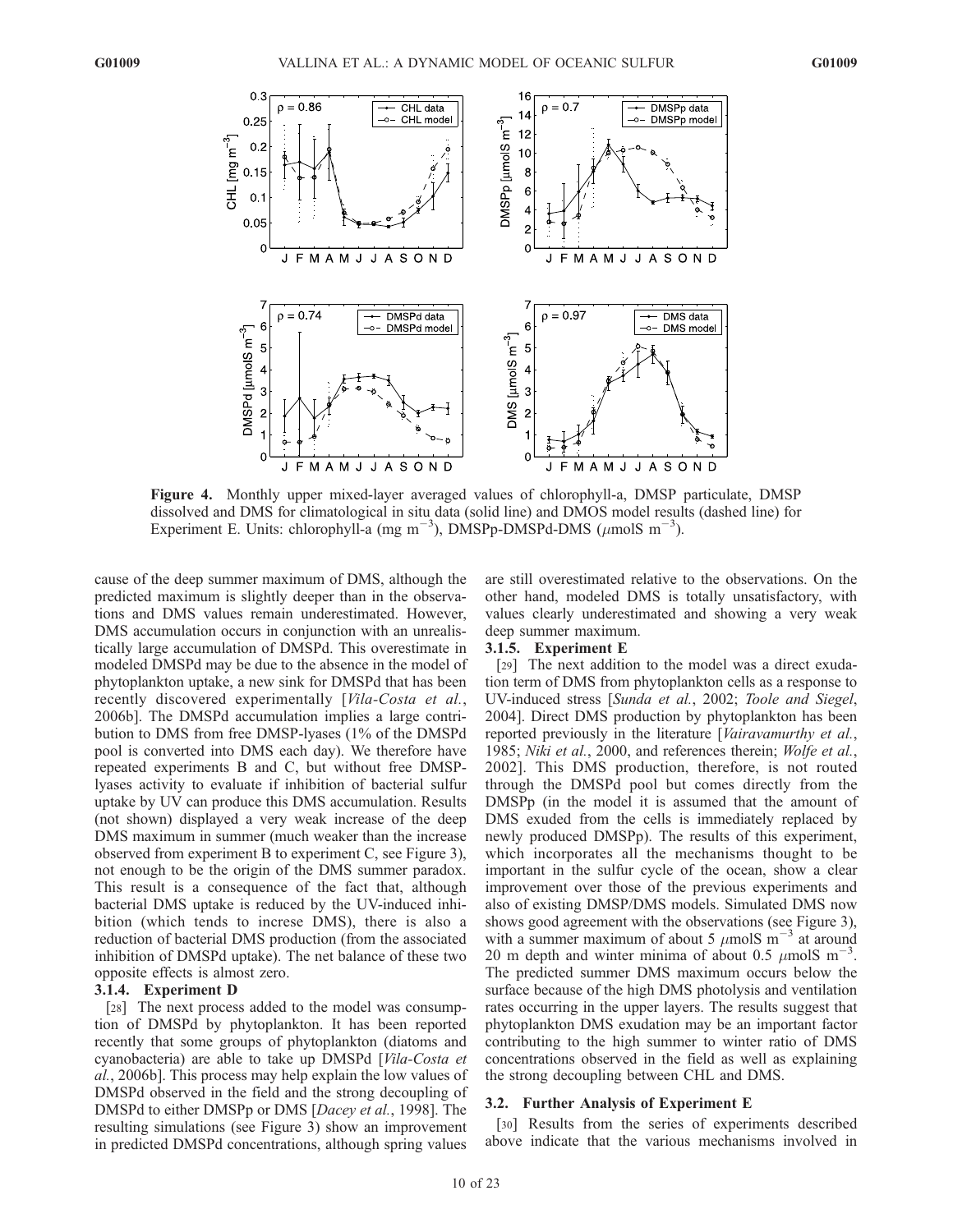

Figure 5. Monthly upper 50 m-integrated values of DMSP particulate, DMSP dissolved, DMS and DMSPp/DMS ratio for climatological in situ data (solid line) and DMOS model results (dashed line) for Experiment E. Units: DMSPp-DMSPd-DMS ( $\mu$ molS m<sup>-2</sup>).

the S-cycle (seasonal variations in the internal S:N quota, bacterial inhibition of sulfur uptake, exudation of DMS as well as DMSPd uptake by phytoplankton) all can play a role in driving the DMS seasonality. The direct exudation of DMS from phytoplankton cells (as a response of high UV doses) does however appear to be a major one: without this process the model is unable to realistically reproduce the observed DMS cycle and thereby explain the summer paradox.

[31] Monthly UML averages of CHL, DMSPp, DMSPd and DMS (data and model) are shown in Figure 4, along with their associated (Spearman) correlation coefficients. In general, the model is able to realistically capture both the seasonality and the absolute magnitude of these four variables. The main discrepancies between the model and the observations are that model summer DMSPp values are clearly overestimated (by as much as a factor of two in August) and that DMPSd values are slightly underestimated in the model. In this regard, however, experimentalists believe that past and current DMSPd measurements are likely to be overestimates due to filtration artifacts [Kiene and Slezak, 2006].

[32] Examination of the 50-m depth integrated values for DMSPp, DMSPd, DMS and the DMS:DMSPp ratio (Figure 5) leads to similar conclusions. The model does a reasonably good job at reproducing the sulfur variables, although the predicted DMSPp maximum occurs one month too early and predicted DMSPp concentrations are generally too high. On the other hand, DMSPd values are underestimated in summer. Both modeled DMS and data display maxima in July, showing good agreement both in magnitude and seasonality. Due to the predictions of DMSPp being too high in August, the modeled DMS/DMSPp ratio is, however, markedly underestimated for this month.

[33] The vertically resolved seasonal cycles of predicted sulfur fluxes in the model are shown in Figure 6. Bacterial uptake of DMSPd (Figure 6a) is highest in spring and summer (e.g., more than  $\approx 1.5$   $\mu$ mol $\overline{S}$  m<sup>-3</sup> d<sup>-1</sup> occurred at depths between 20 m and 60 m) coincident with high modeled bacterial biomass (see Figure 2) and DMSPd concentrations (see Figure 3). Uptake rates decline thereafter until an annual minimum is reached in winter. Phytoplankton uptake of DMSPd (Figure 6b) displays a similar seasonality, with an annual maximum in spring  $(\approx 1.5 \mu \text{molS m}^{-3} d^{-1}$  in April) and a secondary maximum during summer ( $\approx$ 1.0  $\mu$ molS m<sup>-3</sup> d<sup>-1</sup>) for surface waters (<30 m). Bacterial uptake of DMSPd is in general higher than that of phytoplankton, and has a broader and deeper distribution (values higher than 1  $\mu$ molS m<sup>-3</sup> d<sup>-1</sup> reach depths of about 80 m while phytoplankton uptake does not occur deeper than 40 m).

[34] Bacterial uptake of DMS (Figure 6c) is highest in summer at depths between 20 m and 40 m, reaching values of 0.5  $\mu$ molS m<sup>-3</sup> d<sup>-1</sup>. In July 2004, *del Valle et* al. [2007] reported a maximum DMS consumption rate of  $\approx 0.8$   $\mu$ molS m<sup>-3</sup> d<sup>-1</sup> around 40 m depth. In surface waters in summer, bacterial uptake rates of both DMSPd and DMS (Figures 6a and 6c) are reduced by almost a half due to UV-induced bacterial inhibition. Minimum bacterial DMS uptake occurs during winter due to the very low DMS concentrations. Relatively low bacterial DMS consumption rates (0.3  $\mu$ molS m<sup>-3</sup> d<sup>-1</sup>) were measured in the Sargasso Sea in May at the DCM by Levasseur et al. [2004]. Similar rates  $(0.2-0.3 \mu m o)$  $m^{-3}$  d<sup>-1</sup>, see Figure 6c) are predicted in the model in May between  $60 - 80$  m (the depth of modeled DCM, see Figure 3).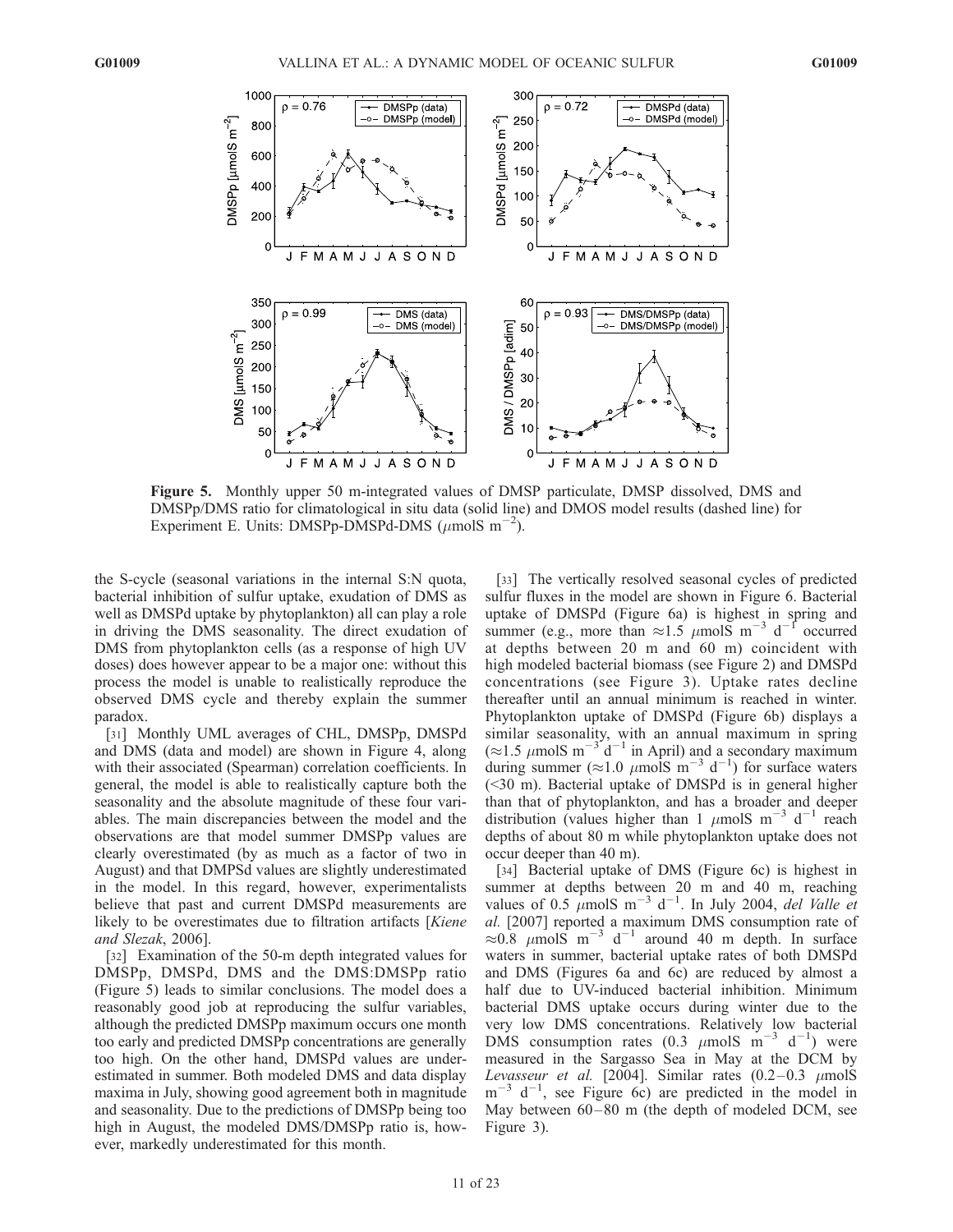

Figure 6. Two-dimensional (time, depth) plots of DMOS model sulfur fluxes ( $\mu$ molS m<sup>-3</sup> d<sup>-1</sup>) for Experiment E: (a) Bacterial uptake of DMSP dissolved. (b) Phytoplankton uptake of DMSP dissolved. (c) Bacterial uptake of DMS. (d) Bacterial production of DMS. (e) Phytoplankton production of DMS. (f) Photolysis of DMS.

[35] The predicted bacterial production of DMS by enzymatic cleavage of DMSPd (Figure 6d) follows the DMSPd uptake (Figure 6a) and represents approximately 8 – 9% of the former, in agreement with estimates for the Northern Sea  $(6-12\%$  [see Zubkov et al., 2002]). Maximum values (higher than  $\approx 0.15$   $\mu$ molS m<sup>23</sup> d<sup>-1</sup>) therefore are obtained in spring and summer at depths between 20 m and 60 m. On the other hand, DMS production from phytoplankton exudation (Figure 6e) displays its highest values in summer at the very surface, reaching rates of more than 1.5  $\mu$ molS m<sup>-3</sup> d<sup>-1</sup> in July. Since this process is light-driven, the values increase exponentially towards the surface. The sum of phytoplankton exudation and bacterial DMS production gives a higher gross biological production in summer (up to 1.8  $\mu$ molS m<sup>-3</sup> d<sup>-1</sup>, not shown) in the UML. In spring, the modeled gross biological production of DMS at the surface is about 1.4–1.6  $\mu$ molS m<sup>-3</sup> d<sup>-1</sup>, a value in good agreement with in situ data from the Sargasso Sea  $(1.8 \ \mu \text{molS m}^{-3} \text{ d}^{-1}$ , [Levasseur et al., 2004]). In a separate short-term study, where a mass balance assumption was applied to measured rates, light-mediated biological DMS production rates as high as 8  $\mu$ molS m<sup>-3</sup> d<sup>-1</sup> were estimated by Toole et al. [2006]. There is such a scarcity

of in situ measurements addressing this issue that future field work is needed. DMS photolysis (Figure 6f) also reaches a maximum in summer (up to 0.6  $\mu$ molS m<sup>-3</sup>  $d^{-1}$  in July) as a consequence of maximum DMS concentrations and light exposure. Toole et al. [2003] estimated maximum UML-integrated DMS photolysis rates in summer of about  $10-15 \mu$ molS m<sup>-2</sup> d<sup>-1</sup>. These estimates were based on a summer MLD of  $\approx 20$  m. For this MLD value, our integrated DMS photolysis rates in summer are very similar (10–12  $\mu$ molS m<sup>-2'</sup>d<sup>-1</sup>).

[36] Model sulfur fluxes averaged over the UML are shown in Figure 7. Bacterial and phytoplankton uptake of DMSPd are similar in magnitude (Figures 7a and 7b, respectively) as are bacterial DMS consumption and DMS photolysis (Figures 7c and 7f). On the other hand, predicted phytoplankton DMS exudation can be an order of magnitude higher (e.g. in summer) than bacterial production (Figures 7e and 7d, respectively).

[37] Turnover rates of DMSPd and DMS due to bacterial consumption, phytoplankton DMSPd uptake, and DMS photolysis are shown in Figure 8. Turnover rate (or rate constant,  $d^{-1}$ ) is the process rate ( $\mu$ molS m<sup>-3</sup> d<sup>-1</sup>) divided by the concentration ( $\mu$ molS m<sup>-3</sup>). Maximum turnover rates, thus lower turnover times (1/turnover rates, d), due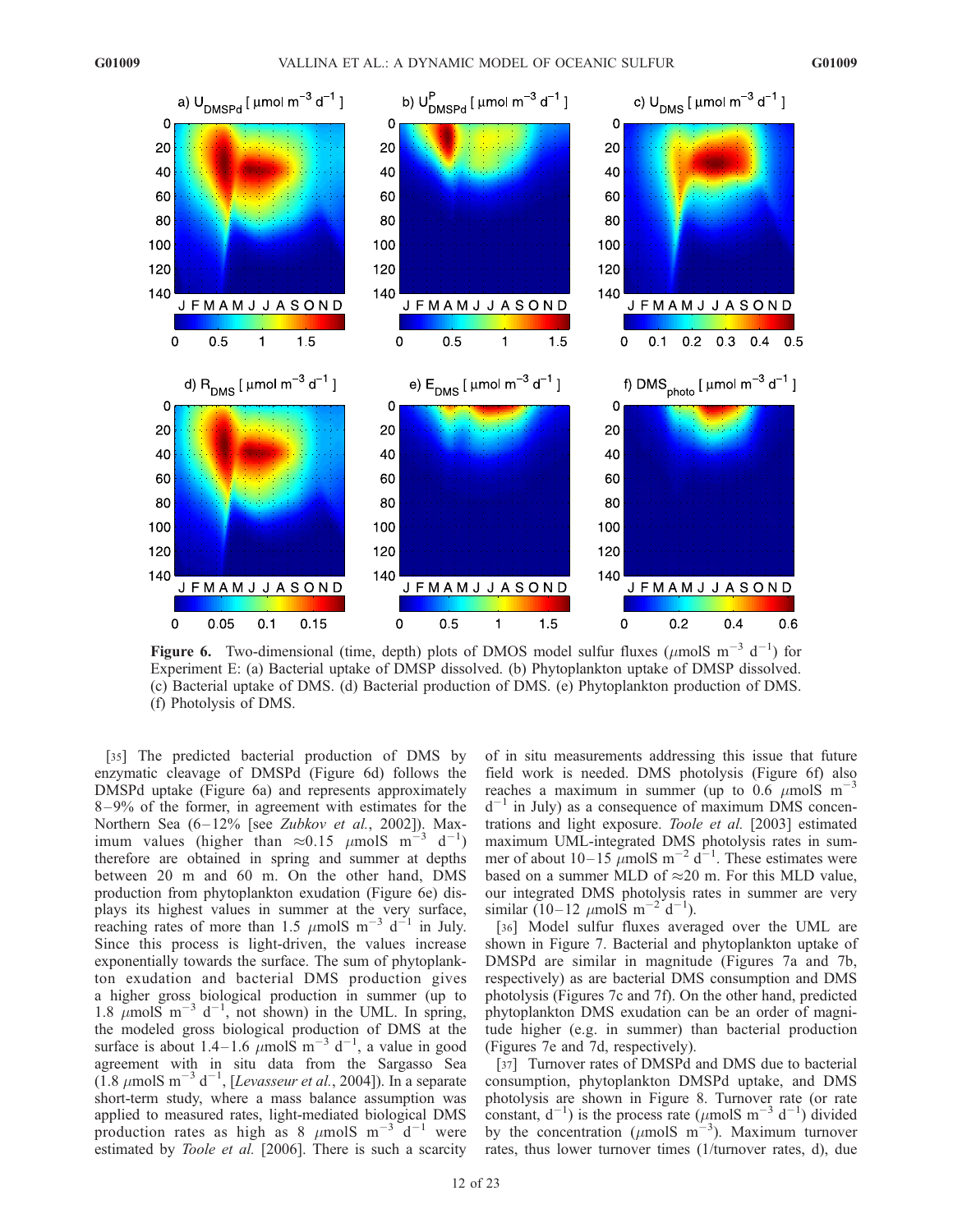

Figure 7. Monthly upper mixed-layer averaged values of DMOS model sulfur fluxes ( $\mu$ molS m<sup>-3</sup> d<sup>-1</sup>) for Experiment E: (a) Bacterial uptake of DMSP dissolved. (b) Phytoplankton uptake of DMSP dissolved. (c) Bacterial uptake of DMS. (d) Bacterial production of DMS. (e) Phytoplankton production of DMS. (f) Photolysis of DMS. The gray shadow area represents the standard deviation of the averages.

to bacterial uptake are obtained at depth (between 20–60 m in winter and  $60 - 80$  m in summer) both for DMSPd and DMS (Figures 8a and 8c, respectively). Bacterial inhibition of sulfur uptake by UV at the surface is observed in summer. Turnover rates of DMS are about 20% of those for DMSPd because only this percentage of bacteria was assumed to be DMS consumers (see section 2.2. Model Description). Thus, minimum turnover times for bacterial consumption of DMSPd and DMS are estimated as  $\approx$ 1.5 and  $\approx$ 6 days, respectively. Bacterial turnover rates of DMSPd and DMS have also been observed to be highest in subsurface waters of the North Sea during a coccolithophore bloom (although they were nevertheless about an order of magnitude higher than our results) [Zubkov et al., 2001, 2002]. For the Sargasso Sea, DMSPd and DMS turnover times have been estimated to vary between  $0.4-2.8$  days and  $\leq 0.5-8$  days respectively [Ledyard and Dacey, 1996].

[38] Predicted rates of phytoplankton DMSPd turnover (Figure 8b) are of the same order of magnitude (yet slightly lower) than those of bacterial uptake (Figure 8a). Their vertical distribution is however very different because phytoplankton uptake depends on primary production and hence is only significant in irradiated waters (<40 m). Maximum values are present in spring due to the highest primary production. Total DMSPd turnover rates (bacterial and phytoplankton uptakes plus free DMSP-lyases activity) for the upper 50 m are in the range of  $0.5-1.0$  d<sup>-1</sup> (not shown), in good agreement with the values reported by Ledyard and Dacey [1996] for the Sargasso Sea  $(0.7 1.5\ \text{d}^{-1}$ , see Table 2 in Kiene and Linn [2000]). Maximum turnover rates of DMS photolysis (Figure 8d) are about 75% of the maximum rates of bacterial consumption (Figure 8c). Highest photolysis rates are, however, mainly concentrated in the upper 20 m in summer, a layer and period where bacterial consumption is low. Photolysis then dominates the loss of DMS in the upper ocean, while bacterial consumption dominates at greater depths [Toole et al., 2006; Kieber et al., 1996].

[39] Turnover rates averaged for the UML are shown in Figure 9. UML DMS turnover rates are between 0.05 and  $0.15$  d<sup>-1</sup>. For a 60 m mixed water column in the equatorial Pacific, Kieber et al. [1996] obtained bacterial DMS turnover rates of  $0.04 - 0.66$  d<sup>-1</sup>. In the Sargasso Sea, bacterial DMS consumption rates in September were estimated to be  $\approx 0.5 \mu$ molS m<sup>-3</sup> d<sup>-1</sup> [*Lefevre et al.*, 2002, and references therein]. For that month UML averaged DMS concentration from the data is about 4.0  $\mu$ molS m<sup>-3</sup> (see Figure 4), giving a specific rate of 0.12  $d^{-1}$ , similar in magnitude to the model results ( $\approx$ 0.08 d<sup>-1</sup>, see September in Figure 9c). An interesting feature emerging from the model results is that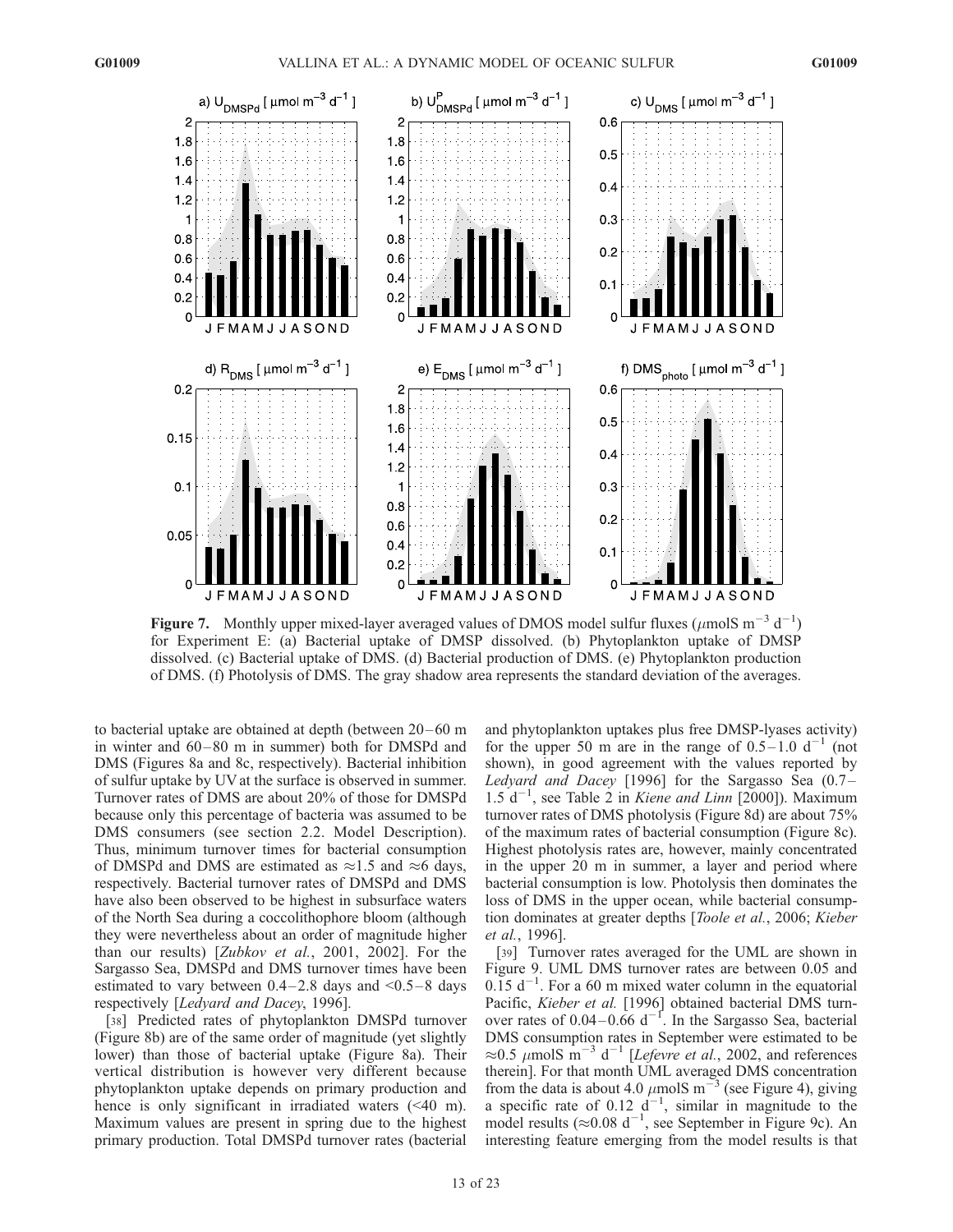

Figure 8. Two-dimensional (time, depth) plots of DMOS model sulfur turnover rates  $(d^{-1})$  for Experiment E: (a) Bacterial uptake of DMSP dissolved. (b) Phytoplankton uptake of DMSP dissolved. (c) Bacterial uptake of DMS. (d) Photolysis of DMS.



Figure 9. Monthly upper mixed-layer averaged values of DMOS model sulfur turnover rates  $(d^{-1})$  for Experiment E: (a) Bacterial uptake of DMSP dissolved. (b) Phytoplankton uptake of DMSP dissolved. (c) Bacterial uptake of DMS. (d) Photolysis of DMS. The gray shadow area represents the standard deviation of the averages.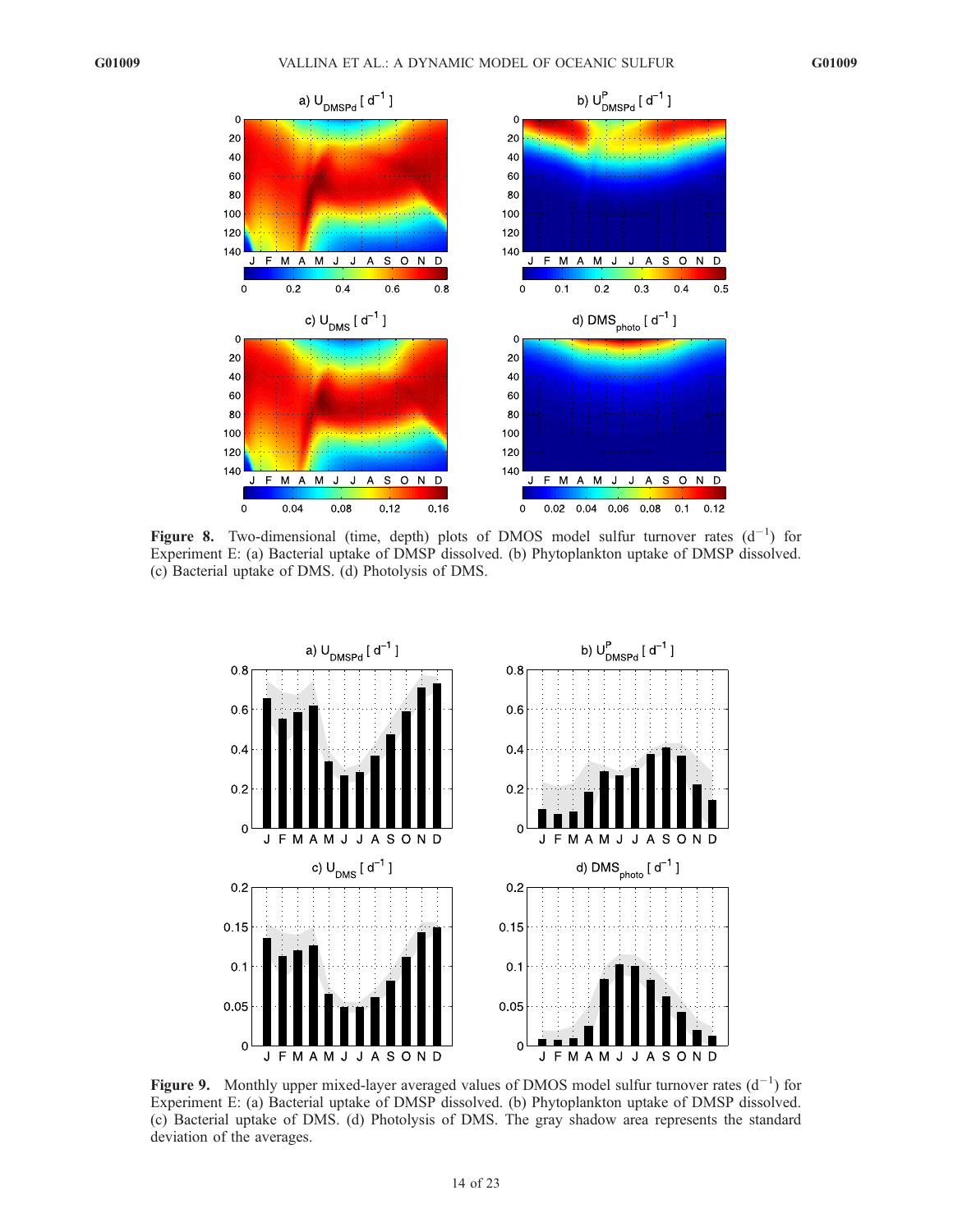

Figure 10. Monthly upper mixed-layer averaged values of: (a) DMS yield (DMS production/DMSP consumption). (b) Net biological DMS production (DMS production - bacterial uptake of DMS). The gray shadow area represents the standard deviation of the averages.

bacterial DMS consumption is the dominant loss term in winter and spring (Figure 9c), while in summer it is DMS photolysis (Figure 9d), as postulated previously [Toole et al., 2006].

[40] We calculated the DMS-yield (equation (A79)) for the whole food web (total DMS production divided by total DMSP consumption) from the model sulfur fluxes, as well as the net biological production of DMS (total DMS production minus bacterial DMS consumption) averaged over the UML (see Figure 10). The DMS-yield (Figure 10a) displays a clear seasonal pattern with higher values during summer (up to  $\approx 45\%$ ) and lower values in winter ( $\approx 10\%$ ). For both variables the annual maximum is observed in July. These values are in the range reported in the literature [Simó and Pedrós-Alió, 1999]. Net biological production of DMS (Figure 10b) follows the same seasonality, increasing from almost zero to  $\approx$ 1.2  $\mu$ molS m<sup>-3</sup> d<sup>-1</sup> in summer. Very similar values and seasonality of net biological production of DMS were estimated by Toole and Siegel [2004], based on the same set of data, when using a mass-balance model (from zero in winter to 1.0–1.5  $\mu$ molS m<sup>-3</sup> d<sup>-1</sup> in summer).

[41] Since DMS fluxes to the atmosphere are believed to have a role in regulating climate [Charlson et al., 1987; Andreae and Crutzen, 1997], we plotted them along with UML DMS emission rates (DMS flux divided by the MLD) and surface DMS concentrations (upper top cell grid) (see Figure 11). The highest values of the three variables occur in summer (June, July, August). In particular, DMS flux to the atmosphere shows a clear maximum in July ( $\approx$ 12  $\mu$ molS  $m^{-2}$   $d^{-1}$ ). The UML is exposed to very high doses of solar radiation during this month (because of the high solar incident radiation and very shallow MLD). If the proposed antioxidant function of DMS [Sunda et al., 2002] as well as the impact of DMS on CCN and Earth albedo are shown to be important, then this higher DMS flux to the atmosphere in summer could act as a negative feedback between the ocean's ecosystems and the amount of solar radiation reaching the ocean's surface [Charlson et al., 1987; Vallina and Simó, 2007; Vallina et al., 2007]. Maximum DMS emissions from the UML (June/July;  $\approx 1.0 \mu$ molS m<sup>-3</sup> d<sup>-1</sup>) are about a factor of two and four higher than the summer DMS losses

by photolysis or bacterial consumption respectively  $(\approx 0.5)$ and  $\approx 0.25 \ \mu$ molS m<sup>-3</sup> d<sup>-1</sup>; see Figures 7c and 7f).

## 3.3. Sensitivity Analysis

[42] In order to evaluate the sensitivity of model results to model parameters values we carried out a sensitivity analysis (SA) by increasing/decreasing each parameter by 50% in each run and comparing the results to the control simulation (experiment E, Table 1 with the exception of parameters  $\delta_1$ ,  $\alpha_1$  and  $\phi_{inhib}^{\text{max}}$  that were lowered to 0.5 in the reference control to allow an increase of 50%). The SA index was taken from Le Clainche et al. [2004] and is defined as follows:

$$
S_k = \frac{X_{k_{\text{max}}} - X_{k_{\text{min}}} \cdot 100}{X_{k_{control}}} \cdot 100 \tag{1}
$$



Figure 11. Monthly averaged values and standard deviation of surface DMS  $(\mu \text{molS m}^{-3})$ , dotted line), DMS ventilation flux ( $\mu$ molS m<sup>-2</sup> d<sup>-1</sup>, solid line), upper mixed layer DMS ventilation (defined as DMS flux/MLD)  $(10^* \mu \text{molS m}^{-3} \text{ d}^{-1}$ , dashed line).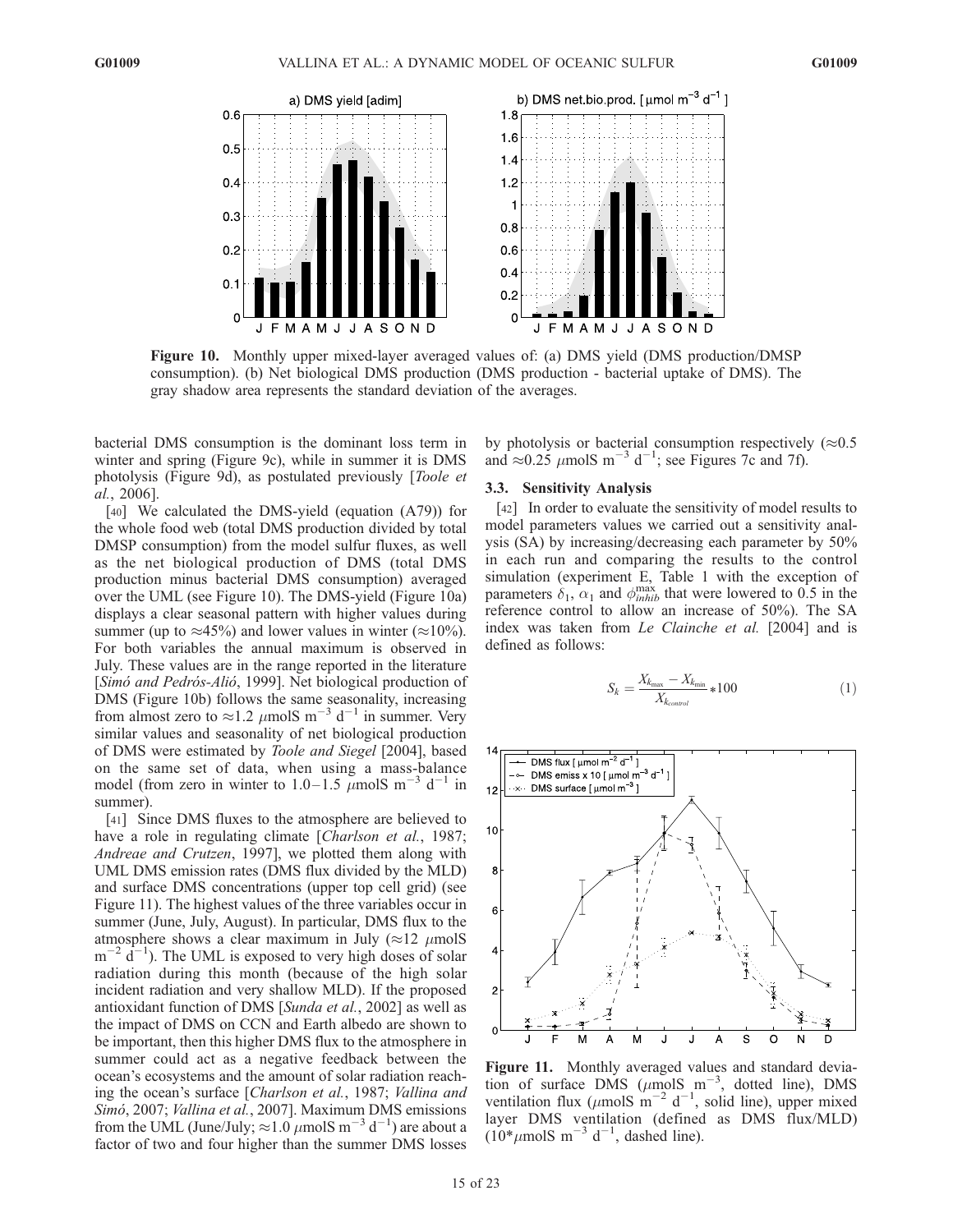

Figure 12. Sensitivity analysis indices of the DMOS model to changing parameters by  $\pm 50\%$ . Black bars indicate that an increase of the parameter causes an increase of the variable, while grey bars indicate that an increase of the parameter causes a decrease of the variable.

where  $X_{kcontrol}$ ,  $X_{kmax}$  and  $X_{kmin}$  are the annual budgets of DMSPp, DMSPd and DMS integrated over the upper 50m obtained for the 3 simulations: control (reference value of the parameter k), 50% increase in the parameter k ( $k_{\text{max}}$  = 1.5k), and 50% decrease in the parameter k ( $k_{min} = 0.5k$ ) [Le Clainche et al., 2004]. Only those parameters which gave SA indices greater than 10% are plotted in Figure 12. Black bars indicate that an increase of the parameter results in an increase in the state variable, while grey bars indicate that an increase in the parameter produced a decrease in the state variable.

[43] For DMSPp (Figure 12a) we observe that parameters related to zooplankton grazing have the largest effects, mainly the maximum zooplankton specific ingestion rate. This is not surprising since they directly affect the phytoplankton biomass. Another important parameter is the labile fraction of DOM produced. Other SA tests (not shown) revealed that this parameter is a key one for the nutrient pools due to the bacterial microbial loop; an increase of DOM concentrations is associated to a rise of NO<sub>3</sub> and NH<sub>4</sub> in the model, and thus to an increase of modeled phytoplankton. Bacterial hydrolysis of semilabile DOM and gross growth efficiency are also very important because they affect the amount of labile DOM (and then again the nutrient pools and phytoplankton biomass). Parameters related to zooplankton mortality are associated to DMSPp through the levels of grazing activity upon phytoplankton, while the zooplankton C:N ratio affects the DOC pool (and again the microbial loop). Interestingly, the maximum S:N

internal quota of phytoplankton is not the most important parameter contrary to the results of Lefevre et al. [2002] and Le Clainche et al. [2004]. This difference is in part attributable to the fact that in the SA carried out by these authors they increased/reduced by 50% the minimum and maximum S:N internal ratios at the same time, while we have increased/reduced them separately. Nevertheless, these results suggest that bottom-up (nutrient availability, regulated by the microbial loop) and top-down (zooplankton grazing) processes that control phytoplanktom biomass are more important for DMSPp concentrations than the internal sulfur quota.

[44] For DMSPd (Figure 12b), the 10 most sensitive parameters are related to the microbial loop, except for the maximum phytoplankton internal S:N quota (4th position), the bacterial S:C ratio (5th position), the fraction of ingested DMSPp by zoo that is recovered as DMSPd (7th) and the phytoplankton maximum specific growth rate (8th).

[45] Regarding DMS (Figure 12c), we observe a set of seven parameters that have a consistently high influence (from  $\approx 90\%$  to from  $\approx 110\%$ ), clearly larger than the rest  $(<60\%)$ . With the exception of the maximum phytoplankton S:N internal quota (5th position) and the maximum phytoplankton DMS exudation specific rate (6th position), all were ranked already in the top five most sensitive parameters for DMSPp (Figure 12a). They are related to the bottom-up and top-down processes controlling phytoplankton biomass previously cited. The parameter for the fraction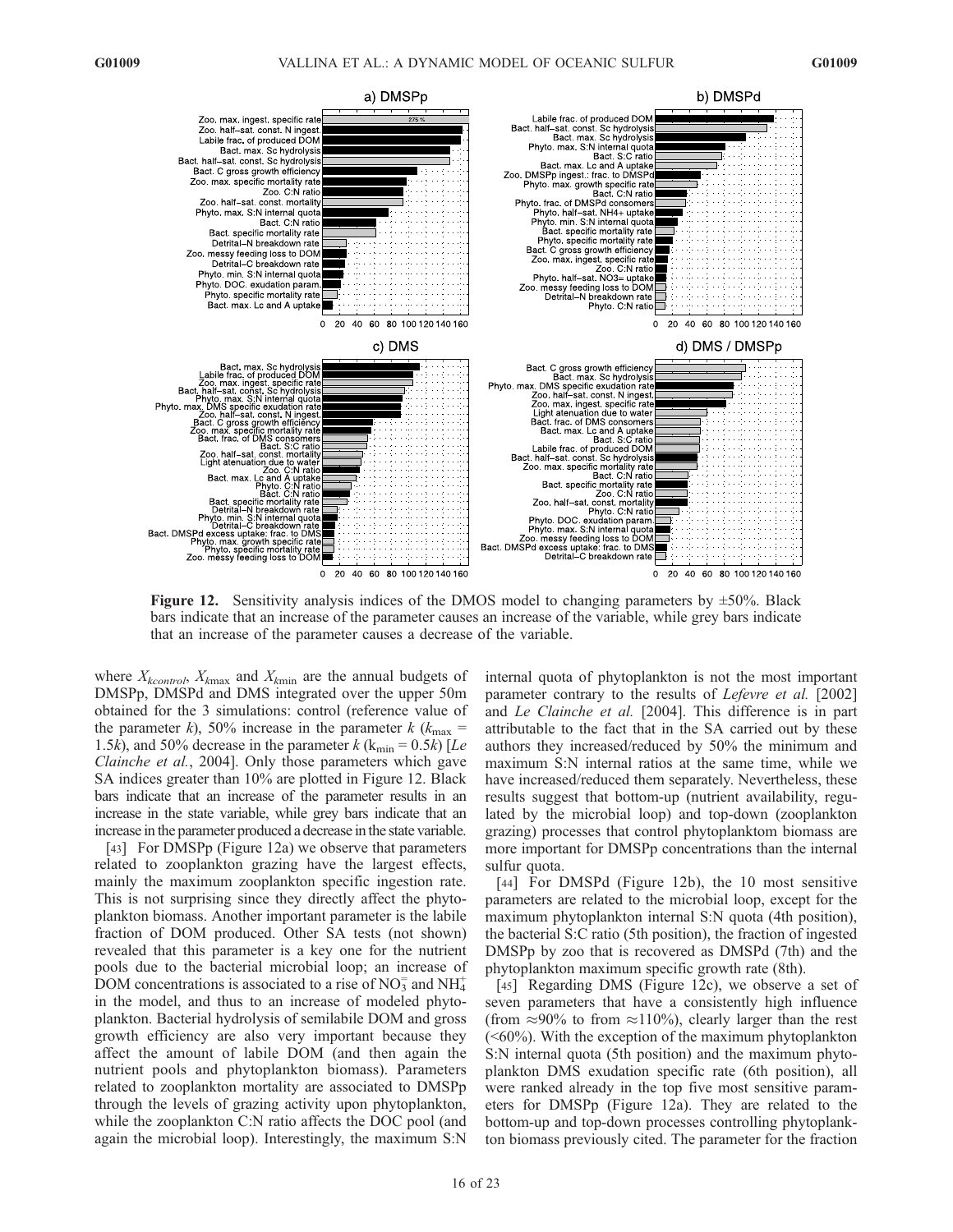of bacteria that is DMS consumers is ranked on the 10th position, which is significant since at present this is an uncertain parameter. It is followed by the bacterial S:C ratio. A higher S:C ratio implies higher sulfur requirements of bacteria (lower DMS production from DMSPd uptake) at the same time than higher DMS uptake. There is large variation in published values for the S:C molar ratio ranging from  $\approx$  1/ 50 to  $\approx$ 1/250 [Zubkov et al., 2002, and references therein]. Further research is needed in order to better constrain this parameter. As expected, the light attenuation coefficient is also quite important (13th position) because any increase reduces the amount of DMS exudation by phytoplankton. On the other hand, increasing it also reduces the DMS photolysis. However, since DMS exudation by phytoplankton was about 3 times higher than DMS photolysis (see Figure 6), the reduction of the source term dominates.

[46] In order to evaluate which parameters affect DMS concentrations in a way not directly related to changes in phytoplankton biomass (i.e., changes in DMSPp) the SA index was also calculated for the ratio DMS/DMSPp (Figure 12d). As expected the DMS/DMSPp ratio is very sensitive to the maximum phytoplankton DMS exudation rate. Significant increases of the DMS/DMSPp ratio are also observed for higher zooplankton grazing rates. On the other hand, parameters that increase bacteria concentrations (e.g., carbon gross growth efficiency, maximum  $DOM/NH_4^+$  uptake, the labile fraction of DOM produced, the phytoplankton DOC exudation parameter, etc.) are associated with a decrease in the ratio. An increase of the light attenuation coefficient also produces a decrease of the DMS/DMSPp ratio.

#### 4. Conclusions

[47] We have presented a state-of-the-art model of the oceanic sulfur cycle which includes the various processes currently thought to be important in DMSP/DMS dynamics and which resolves explicitly DOM and bacteria dynamics within the ecosystem. Sensitivity analyses have shown that parameters related to the microbial loop have a great impact on the N/C/S-cycles, in agreement with previous conclusions reached by both modeling and experimental studies [Spitz et al., 2001; Simó et al., 2000]. The model is able to reproduce the seasonal DMS summer paradox observed in the Sargasso Sea and highlights that bacterial consumption of DMSPd to give DMS may not be the main process in the overall DMS budget. Field studies have also shown that DMS concentrations were not controlled by DMSPd uptake by bacteria [Dacey et al., 1998; Zubkov et al., 2002]. Rather it seems that the key process determining DMS concentrations in the upper ocean may be direct exudation from phytoplankton cells under high UV conditions, this providing an explanation for the strong seasonal decoupling observed between chlorophyll-a and DMS over most of the ocean's surface [Vallina et al., 2006; Vallina and Simó, 2007]. This mechanism is missing in all current models of the sulfur cycle, with the exception of the one presented here.

[48] Our model results suggest that DMS production by phytoplankton, despite being only one among several processes that are relevant (such as light-induced increases in the S:N ratio of phytoplankton and light-induced inhibition of bacterial sulfur uptake), is a major contributor to the DMS summer paradox. This has been previously proposed from the analysis of field data in the Sargasso Sea [Toole and Siegel, 2004]. The fact that phytoplankton can directly produce DMS has been previously reported in the literature [Vairavamurthy et al., 1985; Niki et al., 2000, and references therein; *Wolfe et al.*, 2002] and there is increasing experimental evidence in support of this claim [Toole et al., 2006]. The implication is that changes in UV levels due to shoaling of the MLD, as might occur in Global Warming scenarios, could have an impact on the oceanic DMS production, and therefore on its potential effect upon Earth climate through CCN formation. Global DMSP/DMS models should incorporate the light-mediated processes affecting DMS production included in DMOS if better estimates of surface DMS concentrations, and specially of its seasonality, are to be achieved.

## Appendix A

## A1. Model Equations

[49] Phytoplankton [mmolN  $m^{-3}$ ] equation

$$
\frac{\partial P}{\partial t} = (1 - \gamma_1)F_P - G_P - M_P - S(P) + D(P) \tag{A1}
$$

Zooplankton [mmolN  $m^{-3}$ ] equation

$$
\frac{\partial Z}{\partial t} = F_Z - M_Z + D(Z) \tag{A2}
$$

Bacteria [mmolN  $m^{-3}$ ] equation

$$
\frac{\partial B}{\partial t} = F_B - G_B - M_B + D(B) \tag{A3}
$$

Nitrates [mmolN  $m^{-3}$ ] equation

$$
\frac{\partial N}{\partial t} = -F_P^N + \nu A + D(N) \tag{A4}
$$

Ammonium [mmolN  $m^{-3}$ ] equation

$$
\frac{\partial A}{\partial t} = -F_P^A - \nu A + E_B + E_Z + \Omega_A M_Z + D(Z) \tag{A5}
$$

Labile DON [mmolN  $m^{-3}$ ] equation

$$
\frac{\partial L_n}{\partial t} = \gamma_1 F_P + \delta_1 [\phi G_n + \varepsilon M_P + M_B + M_{D_n} + \Omega_{dom} M_Z] + U_{S_n}
$$

$$
- U_{L_n} + D(L_n)
$$
(A6)

Labile DOC [mmolC  $m^{-3}$ ] equation

$$
\frac{\partial L_c}{\partial t} = \gamma_1 \theta_{P_{cm}} F_P + \gamma_1 E_{doc} + \delta_2 (1 - \gamma_1) E_{doc} \n+ \delta_1 [\phi G_c + \varepsilon \theta_{P_{cm}} M_P + \theta_{B_{cm}} M_B + M_{D_c} + \Omega_{dom} \theta_{Z_{cm}} M_Z] \n+ U_{S_c} - \theta_{B_{cm}} F_B - R_B + D(L_c)
$$
\n(A7)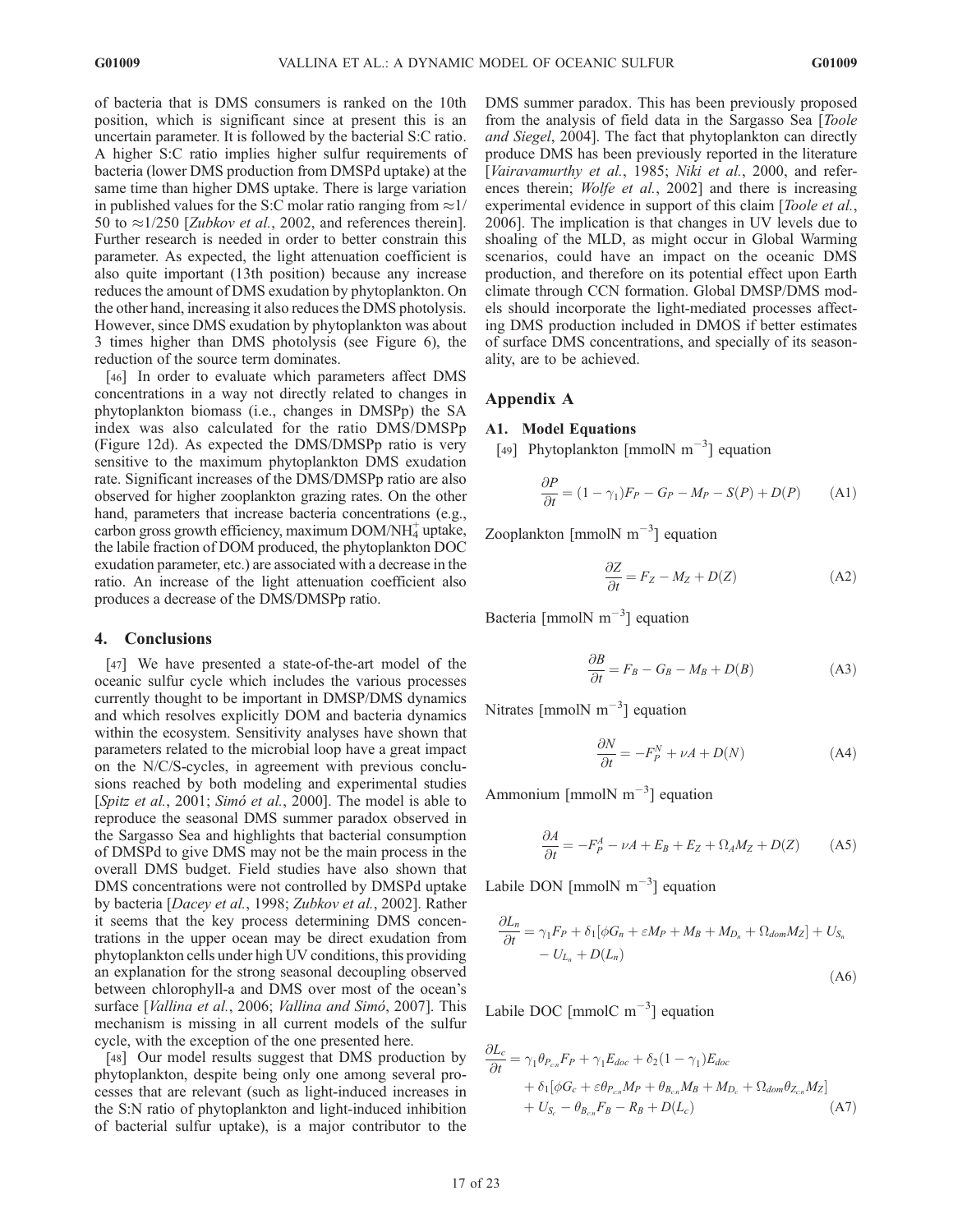Semilabile DON [mmolN  $m^{-3}$ ] equation

$$
\frac{\partial S_n}{\partial t} = (1 - \delta_1)[\phi G_n + \varepsilon M_P + M_B + M_{D_n} + \Omega_{dom} M_Z] - U_{S_n}
$$
  
+  $D(S_n)$  (A8)

Semilabile DOC [mmolC  $m^{-3}$ ] equation

$$
\frac{\partial S_c}{\partial t} = (1 - \delta_2)(1 - \gamma_1)E_{doc} + (1 - \delta_1)
$$

$$
\cdot [\phi G_c + \varepsilon \theta_{P_{cn}} M_P + \theta_{B_{cn}} M_B + M_{D_c} + \Omega_{dom} \theta_{Z_{cn}} M_Z]
$$

$$
- U_{S_c} + D(S_c)
$$
(A9)

Detrital nitrogen [mmolN  $m^{-3}$ ] equation

$$
\frac{\partial D_n}{\partial t} = (1 - \beta_n)(1 - \phi)G_n + (1 - \varepsilon)M_P + \Omega_{D_n}M_Z - G_{D_n} - M_{D_n}
$$
  
- S(D\_n) + D(D\_n) (A10)

Detrital carbon [mmolC  $m^{-3}$ ] equation

$$
\frac{\partial D_c}{\partial t} = (1 - \beta_c)(1 - \phi)Gc + (1 - \varepsilon)\theta_{P_{cn}}M_P + \Omega_{D_c}\theta_{Z_{cn}}M_Z - G_{D_c} - M_{D_c} - S(D_c) + D(D_c)
$$
\n(A11)

Detrital  $CaCO<sub>3</sub>$  [mmolC m<sup>-3</sup>] equation

$$
\frac{\partial D_h}{\partial t} = \theta_{Ca}\theta_{P_{cn}}(G_P + M_P) - M_{D_h} - S(D_h) + D(D_h) \qquad (A12)
$$

Dissolved inorganic carbon [mmolC  $m^{-3}$ ] equation

$$
\frac{\partial DIC}{\partial t} = -(1 + \theta_{Ca})\theta_{P_{cn}}F_P - E_{doc} + R_B + R_Z + M_{D_h}
$$

$$
+ \Omega_{DIC}\theta_{Z_{cn}}M_Z + F_{atm} + D(DIC)
$$
(A13)

Alkalinity [mmolC  $m^{-3}$ ] equation

$$
\frac{\partial ALK}{\partial t} = (Q_N - Q_A)F_P - 2\theta_{Ca}\theta_{P_{ca}}F_P + E_B + E_Z + 2M_{D_h}
$$

$$
+ \Omega_A M_Z - \nu A + D(ALK)
$$
(A14)

CHL  $\left[\text{mg m}^{-3}\right]$  equation

$$
\frac{\partial CHL}{\partial t} = (\rho_{chl} C_{mw} \theta_{P_{cn}}) F_P - (G_P + M_P)(CHL/P) - S(CHL) + D(CHL)
$$
\n(A15)

 $DMSPp$  [mmolS m<sup>-3</sup>] equation

$$
\frac{\partial DMSP_p}{\partial t} = \theta_{P_{sn}} \frac{\partial P}{\partial t}
$$
  
=  $\theta_{P_{sn}} [(1 - \gamma_1)F_P - G_P - M_P - S(P) + D(P)]$  (A16)

 $DMSPd$  [mmolS m<sup>-3</sup>] equation

$$
\frac{\partial DMSPd}{\partial t} = \theta_{P_{sn}}[\gamma_1 F_P + \alpha_1 G_P + M_P] - U_{DMSPd} - U_{DMSPd}^P
$$
  
-
$$
-fDMSPd + D(DMSPd)
$$
 (A17)

DMS [mmolS  $m^{-3}$ ] equation

$$
\frac{\partial DMS}{\partial t} = R_{DMS} + E_{DMS} + fDMSPd - U_{DMS} - DMS_{photo}
$$

$$
- DMS_{emiss}(\ast) + D(DMS) \tag{A18}
$$

[50] (\*) This term is applied only to the top model cell.

# A2. N/C-Cycles Model Terms

[51] Phytoplankton production  $(F_P)$ 

$$
F_P = F_P^N + F_P^A = JQ_N P + JQ_A P = JQP \tag{A19}
$$

$$
J = \mu_P R \tag{A20}
$$

$$
\mu_P = \mu_P^{\max} e^{(0.063(T - T_{\max}))} \tag{A21}
$$

$$
R = \frac{I_z}{I_s} e^{\left(1 - \frac{I_z}{I_s}\right)} \le 1\tag{A22}
$$

$$
I_z = I_0 e^{-(k_w + k_p \bar{P})z}
$$
 (A23)

$$
\bar{P} = \frac{1}{z} \int_0^z P dz \tag{A24}
$$

$$
Q = Q_N + Q_A \le 1 \tag{A25}
$$

$$
Q_N = \frac{\frac{N}{k_P^N} e^{(-\psi A)}}{1 + \frac{N}{k_P^N} + \frac{A}{k_P^A}}
$$
(A26)

$$
Q_A = \frac{\frac{A}{k_p^a}}{1 + \frac{N}{k_p^b} + \frac{A}{k_p^d}}
$$
 (A27)

Phytoplankton extra-DOC exudation

$$
E_{doc} = \gamma_2 \theta_{P_{cn}} F_P \tag{A28}
$$

Zooplankton grazing on phytoplankton  $(G_P)$ , bacteria  $(G_B)$ , detrital nitrogen  $(G_{Dn})$  and detrital carbon  $(G_{Dc})$ 

$$
G_P = \frac{gZp_PP^2}{k_g(p_PP + p_BB + p_DD_n) + p_PP^2 + p_BB^2 + p_DD_n^2}
$$
 (A29)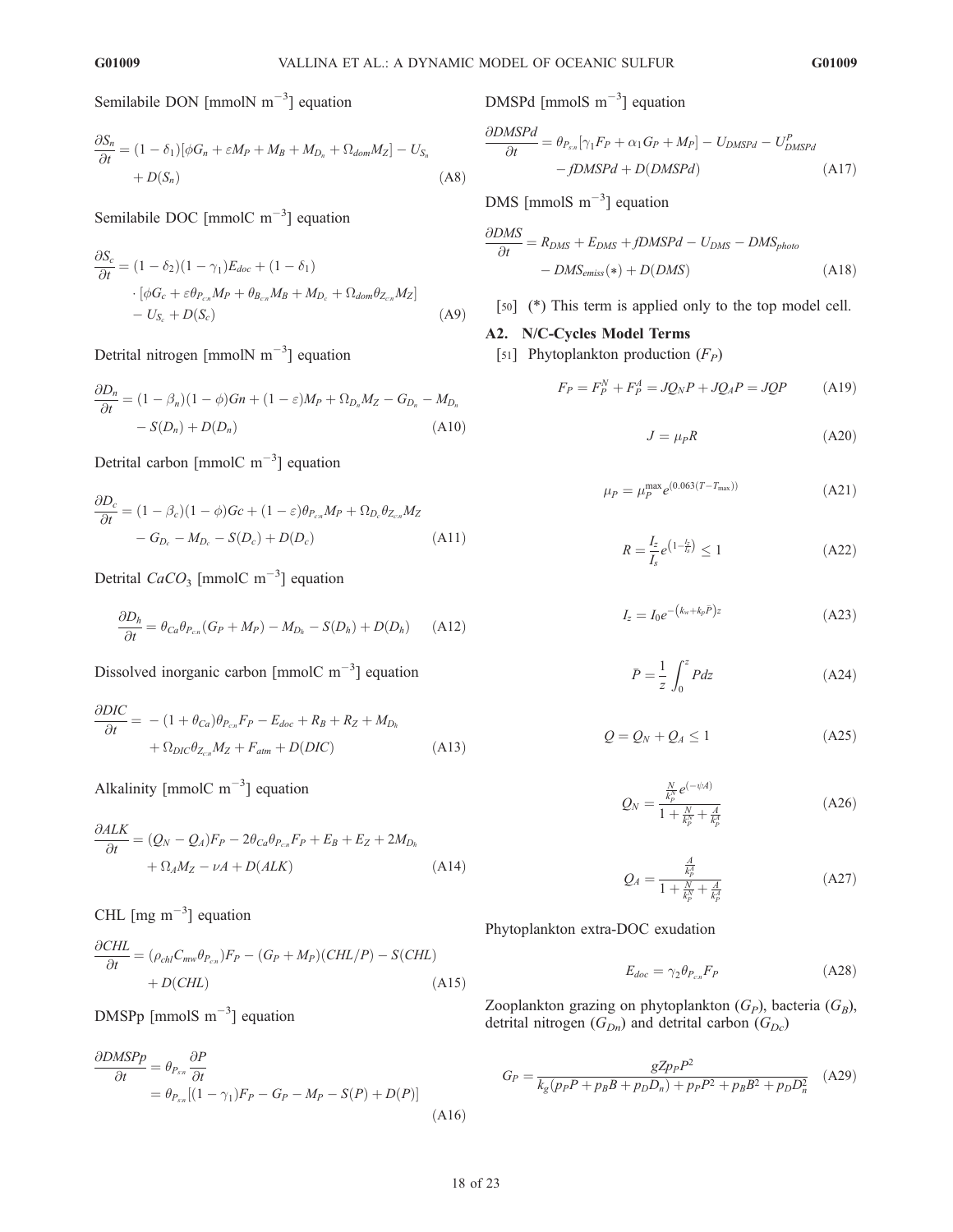$$
G_B = \frac{gZp_BB^2}{k_g(p_PP + p_BB + p_DD_n) + p_PP^2 + p_BB^2 + p_DD_n^2}
$$
 (A30)

$$
G_{D_n} = \frac{gZp_D D_n^2}{k_g(p_P P + p_B B + p_D D_n) + p_P P^2 + p_B B^2 + p_D D_n^2}
$$
 (A31)

$$
G_{D_c} = \left(\frac{D_c}{D_n}\right) G_{D_n} \tag{A32}
$$

$$
G_n = G_P + G_B + G_{D_n} \tag{A33}
$$

$$
G_c = \theta_{P_{cn}} G_P + \theta_{B_{cn}} G_B + G_{D_c}
$$
 (A34)

Zooplankton production  $(F_Z)$  and excretion  $(E_Z)$ 

$$
\theta_f^* = \frac{\beta_n \theta_{Z_{cn}}}{\beta_c \omega_Z} \tag{A35}
$$

$$
\theta_f = \frac{(1 - \phi)G_c}{(1 - \phi)G_n} \tag{A36}
$$

if  $\theta_f > \theta_f^*$  (N-limitation):

$$
F_Z = \beta_n (1 - \phi) G_n \tag{A37}
$$

$$
E_Z = 0 \tag{A38}
$$

if  $\theta_f \leq \theta_f^*$  (C-limitation):

$$
F_Z = \frac{\beta_c \omega_Z}{\theta_{Z_{cn}}} (1 - \phi) G_c \tag{A39}
$$

$$
E_Z = \left(\frac{\beta_n}{\theta_f} - \frac{\beta_n}{\theta_f^*}\right)(1 - \phi)G_c \tag{A40}
$$

Zooplankton respiration

$$
R_Z = \beta_c (1 - \phi) G_c - \theta_{Z_{cn}} F_Z \tag{A41}
$$

Bacterial uptake of labile DOC ( $U_{Lc}$ ), labile DON ( $U_{Ln}$ )

$$
U_{L_c} = \mu_B \theta_{B_{cn}} B \frac{L_c}{k_{Lc} + L_c}
$$
 (A42)

$$
U_{L_n} = \left(\frac{L_n}{L_c}\right) U_{L_c} \tag{A43}
$$

Bacterial maximum potential uptake of ammonium

$$
U_A^* = \mu_B B \frac{A}{k_A + A} \tag{A44}
$$

$$
\mu_B = \mu_B^{\text{max}} (1 - \phi_{inhib}) \tag{A45}
$$

$$
\phi_{inhib} = \phi_{inhib}^{\max} \frac{I_z}{I_{\max}} \tag{A46}
$$

Bacterial production  $(F_B)$ , ammonium excretion or uptake  $(E_B)$  and respiration  $(R_B)$ 

$$
E_B = U_{L_n} - \left(\frac{\omega_B}{\theta_{B_{cn}}}\right)U_{L_c}
$$
 (A47)

if  $E_B > 0$  (ammonium excretion) if  $E_B < 0$  (ammonium uptake) if  $U_A^* \geq -E_B$  (C-limitation):

$$
F_B = U_{L_n} - E_B = \left(\frac{\omega_B}{\theta_{B_{cn}}}\right) U_{L_c}
$$
 (A48)

$$
R_B = (1 - \omega_B) U_{L_c} \tag{A49}
$$

if  $U_A^* < -E_B$  (N-limitation):

$$
E_B = -U_A^* \tag{A50}
$$

$$
F_B = U_{L_n} - E_B = U_{L_n} + U_A^*
$$
 (A51)

$$
R_B = \left(\frac{1}{\omega_B - 1}\right) \theta_{B_{cn}} F_B \tag{A52}
$$

Bacterial hydrolysis of semilabile DOC  $(U_{Sc})$  and semilabile DON  $(U_{Sn})$ 

$$
U_{S_c} = \mu_{Sc} \theta_{B_{cn}} B \frac{S_c}{k_{Sc} + S_c}
$$
 (A53)

$$
U_{S_n} = \left(\frac{S_n}{S_c}\right) U_{S_c} \tag{A54}
$$

Mortality of phytplankton  $(M_P)$ , zooplankton  $(M_Z)$  and bacteria  $(M_B)$ 

$$
M_P = m_P P \tag{A55}
$$

$$
M_Z = \frac{m_Z Z^2}{k_Z + Z} \tag{A56}
$$

$$
M_B = m_B B \tag{A57}
$$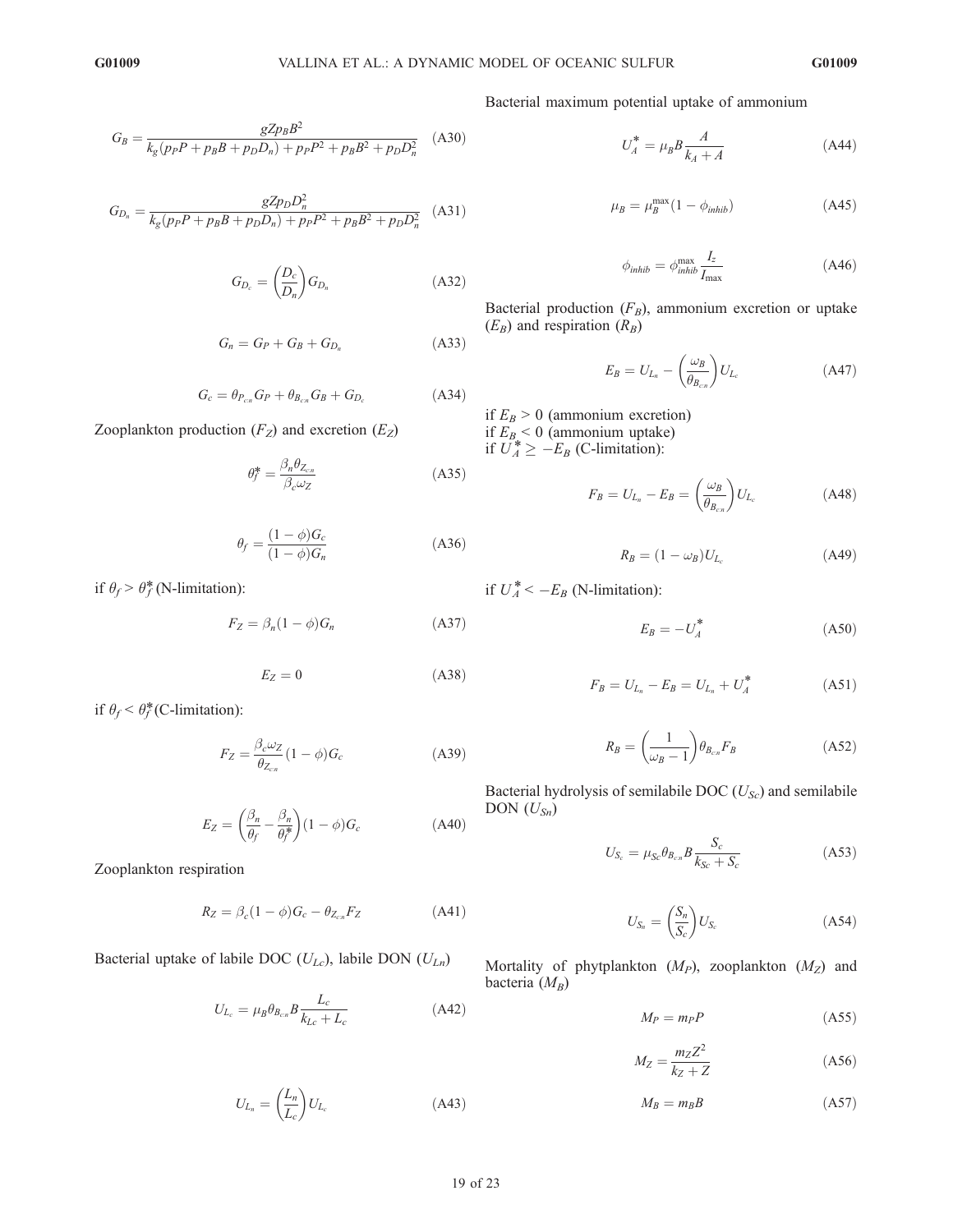Breakdown of detrital nitrogen  $(M_{Dn})$ , detrital carbon  $(M_{Dc})$  if  $U^*_{DMSPd} \geq U_{DMSPd}$  (S-limitation): and detrital  $CaCO<sub>3</sub> (M<sub>Dh</sub>)$ 

$$
M_{D_n} = m_{D_n} D_n \tag{A58}
$$

$$
M_{D_c} = m_{D_c} D_c \tag{A59}
$$

$$
M_{D_h} = m_{D_h} D_h \tag{A60}
$$

Chlorophyll-a production

$$
\rho_{chl} = \frac{\theta_{chl}^m J Q}{\alpha_{chl} \theta_{chl} I_z}
$$
(A61)

$$
\theta_{chl} = \frac{CHL}{C_{mw}\theta_{P_{cn}}P}
$$
(A62)

# A3. S-Cycle Model Terms

[52] S:N phytoplankton internal quota

$$
\theta_{P_{sn}} = \theta_{P_{sn}}^{\min} + \left(\theta_{P_{sn}}^0 - \theta_{P_{sn}}^{\min}\right) \frac{\min(I_z, I^*)}{I^*}
$$
 (A63)

$$
\theta_{P_{s:n}}^0 = \theta_{P_{s:n}}^{\max} - \left(\theta_{P_{s:n}}^{\max} - \theta_{P_{s:n}}^{\min}\right) \frac{I_{\max} - I_0}{I_{\max} - I_{\min}}
$$
(A64)

Phytoplankton DMS exudation

$$
E_{DMS} = \gamma_s DMSPp \tag{A65}
$$

$$
\gamma_s = \gamma_s^{\text{max}} \frac{I z}{I_{\text{max}}} \frac{\mu_P}{\mu_P^{\text{max}}} \tag{A66}
$$

Phytoplankton DMSPd uptake

$$
U_{DMSPd}^{P} = \frac{DMSPd}{A} \alpha_P F_P^A + \frac{DMSPd}{N} \alpha_P F_P^N \tag{A67}
$$

Bacterial DMSPd and DMS uptake

$$
U_{DMSPd} = \mu_B \theta_{B_{sc}} \theta_{B_{cn}} B \frac{DMSPd}{k_{DMSPd} + DMSPd} \tag{A68}
$$

$$
U_{DMS} = \mu_B \theta_{B_{sc}} \theta_{B_{cn}} \alpha_B B \frac{DMS}{k_{DMS} + DMS}
$$
 (A69)

Bacterial sulfur demand

$$
U_{\text{DMSPd}}^* = \theta_{B_{sc}} \theta_{B_{cn}} F_B \tag{A70}
$$

Bacterial DMS production if  $U_{DMSPd}^* < U_{DMSPd}$  (no S-limitation):

$$
R_{DMS} = \alpha_2 (U_{DMSPd} - U_{DMSPd}^*)
$$
 (A71)

$$
R_{DMS} = 0 \tag{A72}
$$

DMS photolysis

$$
DMS_{photo} = k_{photo} DMS \tag{A73}
$$

$$
k_{photo} = k_{photo}^{\text{max}} \frac{Iz}{I_{\text{max}}} \tag{A74}
$$

DMS emission to the atmosphere

$$
DMS_{emiss} = k_{emiss} DMS \tag{A75}
$$

$$
k_{emiss} = \frac{k_v \frac{24}{100}}{\Delta z} \tag{A76}
$$

$$
k_v = (0.24U^2 + 0.061U) \left(\frac{Sc}{600}\right)^{(-0.5)}
$$
 (A77)

$$
Sc = 2674 - 147.12(SST) + 3.726(SST2) - 0.038(SST3)
$$
\n(A78)

DMS yield

$$
DMS_{yield} = \frac{DMS_{prod}}{DMSP_{cons.}} = \frac{E_{DMS} + R_{DMS} + fDMSPd}{E_{DMS} + U_{DMSPd} + U_{DMSPd}^P + fDMSPd}
$$
\n(A79)

# A4. Advection (Sinking) and Diffusion Terms

[53] Phytoplankton and Detritus sinking

$$
S(X_i) = |\vec{w_i}| \frac{\partial X_i}{\partial z}
$$
 (A80)

for  $X_i = P$ ,  $D_n$ ,  $D_c$ ,  $D_h$  and *CHL*. Turbulent diffusion

$$
D(X_i) = \frac{\partial}{\partial z} \left( kz \frac{\partial X_i}{\partial z} \right) \tag{A81}
$$

for  $X_i = P$ , Z, B, N, A,  $L_n$ ,  $L_c$ ,  $S_n$ ,  $S_c$ ,  $D_n$ ,  $D_c$ ,  $D_h$ , DIC, ALK, CHL, DMSPp, DMSPd and DMS.

A5. Turbulent Diffusion and Temperature Profiles [54]

$$
D^* = \frac{D_{\max}^* + D_{\min}^* e^{r(D_{\min}^* - D_{\max}^*) \frac{2(z^* - M D^*)}{H^*}}}{1 + e^{r(D_{\min}^* - D_{\max}^*) \frac{2(z^* - M D^*)}{H^*}}}
$$
(A82)

20 of 23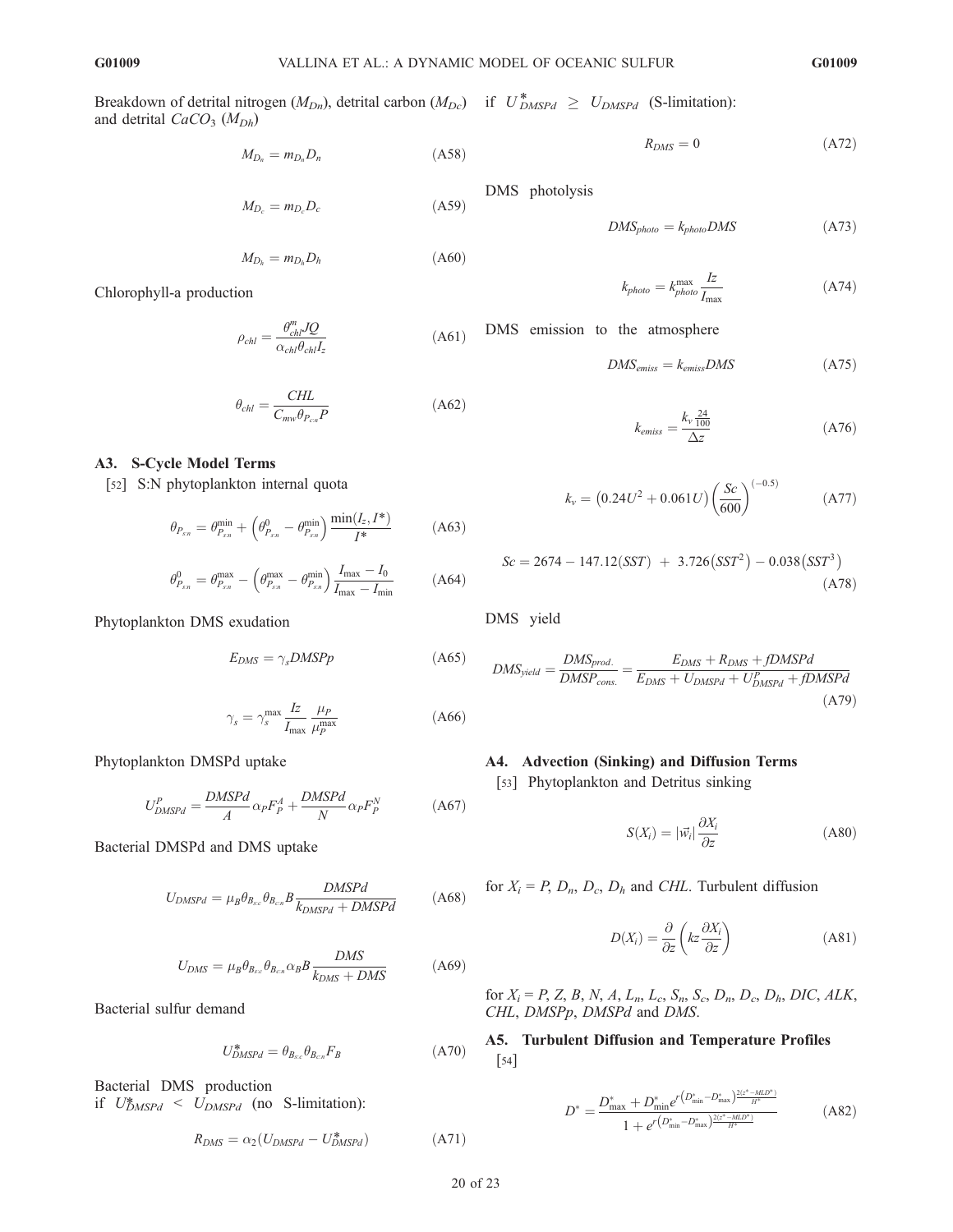where the asterisk symbol denotes normalized variables (values between 0 and 1):

$$
X^* = X/H \tag{A83}
$$

$$
Y^* = Y/D_{\text{max}} \tag{A84}
$$

for  $X = z$ , MLD, H, and  $Y = D$ ,  $D_{\text{min}}$ ,  $D_{\text{max}}$ . H is the model vertical domain (200 m) and  $D$  can be either diffusion  $(kz)$ or sea temperature (st).

#### A6. Numerical Scheme for Solving the 1-D Model

[55] The general form of the model equations is:

$$
\frac{\partial X_i}{\partial t} = J_i - |\vec{w_i}| \frac{\partial X_i}{\partial z} + \frac{\partial}{\partial z} \left( k z \frac{\partial X_i}{\partial z} \right) = f(X_i)
$$
 (A85)

where  $J_i$  are the biological source/sink terms for each variable *i* as defined above,  $|\vec{w}_i| \frac{\partial X_i}{\partial z}$  is the vertical sinking (only applies to phytoplankton and detritus), and  $\frac{\partial}{\partial z}$  ( $kz\frac{\partial X_i}{\partial z}$ ) is the vertical turbulent diffusion. The numerical scheme is implemented using a finite difference approximation. At each time step and for each vertical grid point *j*, all three terms are calculated independently to obtain  $f(X_i)$ . The sinking term is calculated using a first-order upwind discretization:

$$
\frac{\partial X_i^j}{\partial z} = \frac{X_i^{j-1} - X_i^j}{\Delta z} \tag{A86}
$$

while the diffusion term is calculated using a second-order centered discretization:

$$
\frac{\partial}{\partial z}\left(kz\frac{\partial X_i}{\partial z}\right) = \frac{kz^{j+1/2}\left(X_i^{j+1} - X_i^j\right) - kz^{j-1/2}\left(X_i^j - X_i^{j-1}\right)}{(\Delta z)^2}
$$
\n(A87)

where  $kz^{j+1/2} \equiv kz(z_{j+j/2})$ . Finally, for each vertical grid point we then advance the solution in time from  $X_i^t$  to  $X_i^{t+1}$ using a forward Euler method [*Press et al.*, 1992]:

$$
X_i^{t+1} = X_i^t + f(X_i^t) \Delta t \tag{A88}
$$

[56] Acknowledgments. Our special thanks to E. E. Popova for her kindly assistance and advice during the computer coding of the model. The authors would also like to thank the two reviewers (Scott Elliott and Dierdre Toole) for their thorough and very constructive review. This work was supported by the Spanish Ministry of Education and Science (MEC) through the projects AMIGOS (contract REN2001-3462/CLI to R.S.) and MIMOSA (contract CTM2005-06513 to R.S.), and a Ph.D. studentship (to S.M.V.). T. R. Anderson is funded by the Natural Environment Research Council (NERC, U.K.). This work is a contribution to the objectives of the SOLAS project and the Eur-Oceans Network of Excellence of the 6th Framework Program of the EU.

#### References

- Albrecht, B. A. (1989), Aerosols, cloud microphysics, and fractional cloudiness, Science, 245(4923), 1227 – 1230.
- Anderson, T. R. (1992), Modeling the influence of food C:N ratio, and respiration on growth and nitrogen excretion in marine zooplankton and bacteria, J. Plankton Res., 14, 1645 – 1671.
- Anderson, T. R., and D. O. Hessen (1995), Carbon or nitrogen limitation of marine copepods?, J. Plankton Res., 17, 317-331.
- Anderson, T. R., and P. J. le B. Williams (1998), Modelling the seasonal cycle of dissolved organic carbon at Station E1 in the English Channel, Estuarine Coastal Shelf Sci., 46, 93 – 109.
- Anderson, T. R., and P. Pondaven (2003), Non-redfield carbon and nitrogen cycling in the Sargasso Sea: pelagic imbalances and export flux, Deep Sea Res., Part I, 50, 573-591.
- Andreae, M. O., and P. J. Crutzen (1997), Atmospheric aerosols: biogeochemical sources and role in the atmospheric chemistry, Science, 276, 1052 – 1058.
- Archer, S. D., F. J. Gilbert, P. D. Nightingale, M. V. Zubkov, A. H. Taylor, G. C. Smith, and P. H. Burkill (2002), Transformation of dimethylsulphoniopropionate to dimethyl sulphide during summer in the North Sea with an examination of keyprocesses via a modelling approach, Deep Sea Res., Part II, 49, 3067 – 3101.
- Bailey, K. E., D. A. Toole, B. Blomquist, R. G. Najjar, B. Huebert, D. J. Kieber, R. P. Kiene, P. Matrai, G. R. Westby, and D. A. del Valle (2008), Estimation of dimethylsulfide production in Sargasso Sea Eddies, Deep Sea Res., in press.
- Baretta, J. W., W. Ebenhöh, and P. Ruardij (1995), The European Regional Seas Ecosystem Model, a complex marine ecosystem model, Neth. J. Sea Res., 33, 233 – 246.
- Bates, T. S., B. K. Lamb, A. Guenther, J. Dignon, and R. E. Stoiber (1992), Sulfur emissions to the atmosphere from natural sources, *J. Atmos.* Chem., 14, 315 – 337.
- Bates, T. S., R. P. Kiene, G. V. Wolfe, P. A. Matrai, F. P. Chavez, K. R. Buck, B. W. Blomquist, and R. L. Cuhel (1994), The cycling of sulfur in surface seawater of the Northeast Pacific, J. Geophys. Res., 99, 7835-7843.
- Brimblecombe, P., and D. Shooter (1986), Photo-oxidation of dimethylsulfide in aqueous solution, Mar. Chem., 19, 343-353.
- Broecker, W. S., and T. H. Peng (1982), *Tracers in the Sea*, 690 pp., Lamont-Doherty Geol. Obs., Columbia Univ., Palisades, New York.
- Brugger, A., D. Slezak, I. Obernosterer, and G. J. Herndl (1998), Photolysis of dimethylsulfide in the northern Adriatic Sea: dependence on substrate concentration, irradiance and DOC concentration, Mar. Chem., 59, 321-331.
- Bucciarelli, E., and W. G. Sunda (2003), Influence of  $CO<sub>2</sub>$ , nitrate, phosphate, and silicate limitation on intracellular dimethylsulfoniopropionate in batch cultures of the coastal diatom Thalassiosira pseudonana, Limnol. Oceanogr., 48(6), 2256-2265.
- Charlson, R. J., J. E. Lovelock, M. O. Andreae, and S. G. Warren (1987), Oceanic phytoplankton, atmospheric sulfur, cloud albedo and climate, Nature, 326, 655-661.
- Chu, S., S. Elliott, M. Maltrud, J. Rodríguez, and D. J. Erickson (2004), Ecodynamic and eddy admitting simulations of dimethyl sulfide distributions in a global ocean biogeochemistry-circulation model, Earth Interactions,  $8, 1-25$ .
- Cropp, R. A. (2002), A biogeochemical modelling analysis of the potential for marine ecosystems to regulate climate by the production of dimethylsulfide, Ph.D. thesis.
- Cropp, R. A., J. Norbury, A. J. Gabric, and R. D. Braddock (2004), Modeling dimethylsulphide production in the upper ocean, Global Biogeochem. Cycles, 18, GB3005, doi:10.1029/2003GB002126.
- Dacey, J. W. H., F. A. Howse, A. F. Michaels, and S. G. Wakeham (1998), Temporal variability of dimethylsulfide and dimethylsulfoniopropionate in the Sargasso Sea, Deep Sea Res., Part I, 45, 2085-2104.
- del Valle, D. A., D. J. Kieber, and R. P. Kiene (2007), Depth-dependent fate of biologically-consumed dimethylsulfide in the Sargasso Sea, Mar. Chem., 103, 197–208.
- Denman, K. L., and M. A. Peña (1999), A coupled 1-D biological/physical model of the northeast subarctic Pacific Ocean with iron limitation, Deep Sea Res., Part II, 46, 2877-2908.
- DuRand, M. D., R. J. Olson, and S. W. Chisholm (2001), Phytoplankton population dynamics at the Bermuda Atlantic Time-series station in the Sargasso Sea, Deep Sea Res., Part II, 41, 1983-2003.
- Eigenheer, A., W. Kuhn, and G. Radach (1996), On the sensitivity of ecosystem box model simulations on mixed-layer depth estimates, Deep Sea Res., Part I, 43, 1011-1027.
- Eppley, R. W. (1972), Temperature and phytoplankton growth in the sea, Fish. Bull., 70(4), 1063 – 1085.
- Gabric, A., N. Murray, L. Stone, and M. Kohl (1993), Modeling the production of dimethylsulfide during a phytoplankton bloom, *J. Geophys.* Res., 98, 22,805 – 22,816.
- Gabric, A. J., B. Qu, P. Matrai, and A. C. Hirst (2005), The simulated response of dimethylsulfide production in the Arctic Ocean to global warming, Tellus, Ser. B, 57,  $391-403$ .
- Geider, R. J., H. MacIntyre, and T. M. Kana (1997), Dynamic model of phytoplankton growth and acclimation: responses of the balanced growth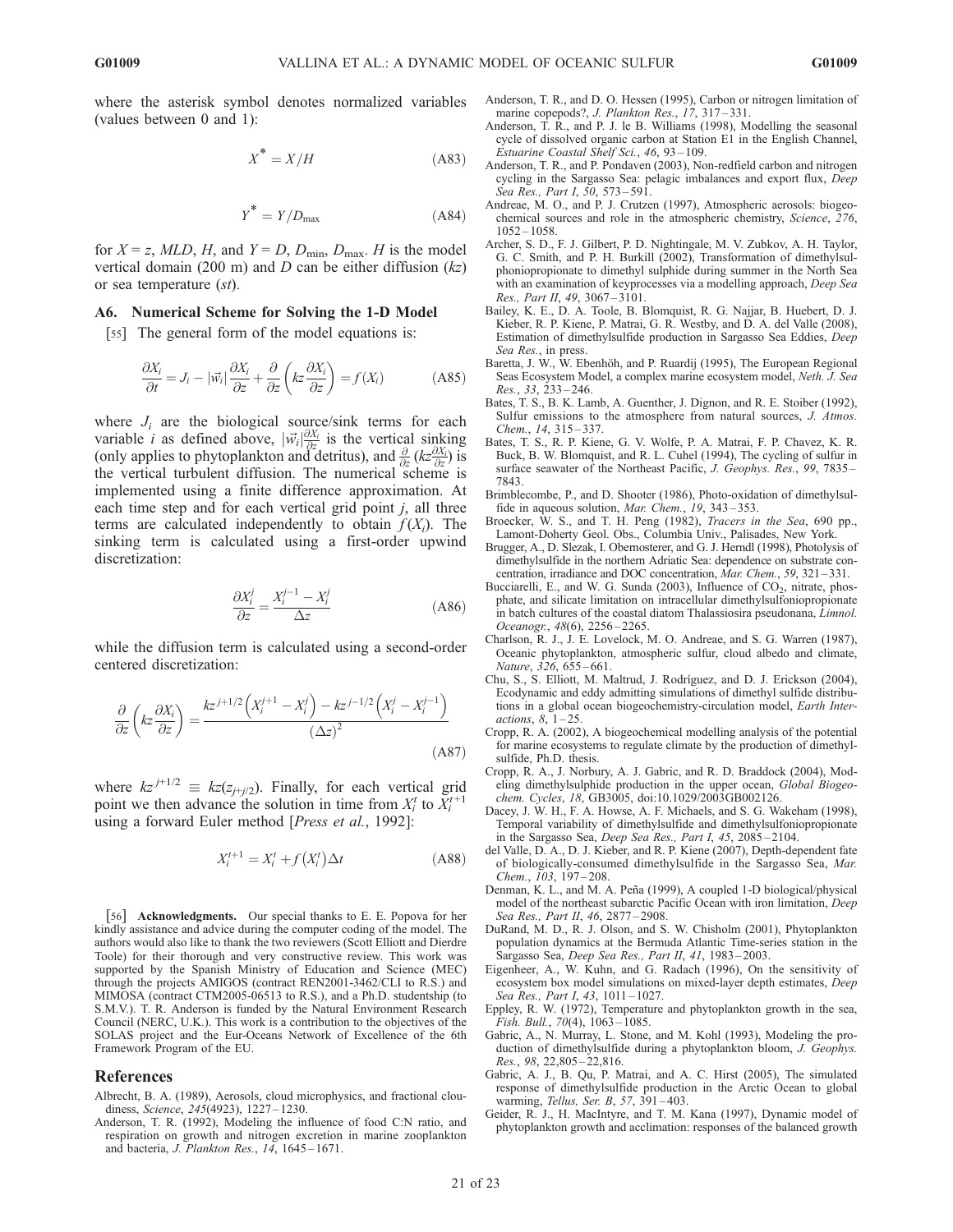rate and the chlorophyll a: carbon ratio to light, nutrient-limitation and temperature, Mar. Ecol. Prog. Ser., 148, 187-200.

- Goericke, R. (1998), Response of phytoplankton community structure and taxon-specific growth rates to seasonally varying physical forcing in the Sargasso Sea of Bermuda, Limnol. Oceanogr.,  $\overline{43(5)}$ , 921–935.
- Gonza´lez, J. M., R. P. Kiene, and M. A. Moran (1999), Transformation of sulfur compounds by an abundant lineage of marine bacteria in the  $\alpha$ -subclass of the class Proteobacteria, Aquat. Environ. Microbiol., 65(9), 3810-3819.
- Groene, T. (1995), Biogenic production and consumption of dimethylsulfide (DMS) and dimethylsulfoniopropionate (DMSP) in the marine epipelagic zone: a review, J. Mar. Syst., 6, 191-209.
- Gundersen, K., M. Heldal, S. Norland, D. A. Purdie, and A. H. Knap (2002), Elemental C, N, and P cell content of individual bacteria collected at the Bermuda Atlantic Time-Series Study (BATS) site, Limnol. Oceanogr., 47(5), 1525 – 1530.
- Herndl, G. J., G. Müller-Niklas, and J. Frick (1993), Major role of ultraviolet-B in controlling bacterioplankton growth in the surface layer of the ocean, Nature, 361, 717 – 719, doi:10.1038/361717a0.
- Jodwalis, C. M., R. L. Benner, and D. L. Eslinger (2000), Modeling of dimethyl sulfide ocean mixing, biological production, and sea-to-air flux for high latitudes, J. Geophys. Res., 105(D11), 14,387 – 14,399.
- Kaufman, Y. J., D. Tanre, and O. Boucher (2002), A satellite view of aerosols in the climate system, Nature, 419(6903), 215-223.
- Keller, M. D., and W. Korjeff-Bellows (1996), Physiological aspects of the production of dimethylsulfoniopropionate (DMSP) by marine phytoplankton, in Biological and Environmental Chemistry of DMSP and Related Sulfonium Compounds, edited by R. P. Kiene, P. T. Visscher, M. D. Keller, and G. O. Kirst, pp.131-142, Plenum, New York.
- Keller, M. D., W. K. Bellows, and R. R. L. Guillard (1989), Dimethylsulfide production in marine phytoplankton, in Biogenic Sulfur in the Environment, Am. Chem. Soc. Symp. Ser., vol. 393, edited by E. S. Saltzman and W. J. Cooper, pp.167 – 182, Washington, D. C.
- Kettle, A. J., and M. O. Andreae (2000), Flux of dimethylsulfide from the oceans: A comparison of updated data set and flux models, J. Geophys. Res., 105(D22), 26,793-26,808.
- Kieber, D. J., J. Jiao, R. P. Kiene, and T. S. Bates (1996), Impact of dimethylsulfide photochemistry on methyl sulfur cycling in the equatorial Pacific Ocean, *J. Geophys. Res.*, 101(C2), 3715-3722.
- Kiene, R. P. (1992), Dynamics of dimethylsulfide and dimethylsulfoniopropionate in oceanic water samples, Mar. Chem., 37, 29-52.
- Kiene, R. P. (1993), Microbial sources and sinks for methylated sulfur compounds in the marine environment, in Microbial Growth on C1 Compounds, vol. 7, edited by D. P. Kelly and J. C. Murrell, pp. 15– 33, Intercept, London, UK.
- Kiene, R. P. (1996), Production of methanethiol from dimethylsulfoniopropionate in marine surface waters, Mar. Chem., 54, 69-83.
- Kiene, R. P., and T. S. Bates (1990), Biological removal of dimethylsulfide from sea water, Nature, 345, 702 – 705.
- Kiene, R. P., and L. J. Linn (2000), The fate of dissolved dimethylsulfoniopropionate (DMSP) in seawater: Tracer studies using 35S-DMSP, Geochim. Cosmochim. Acta, 64(16), 2797 – 2810.
- Kiene, R. P., and D. Slezak (2006), Low dissolved DMSP concentrations in seawater revealed by small-volume gravity filtration and dialysis sampling, Limnol. Oceanogr. Methods, 4, 80-95.
- Kiene, R. P., L. J. Linn, J. González, M. A. Moran, and J. A. Bruton (1999), Dimethylsulfoniopropionate and methanethiol are important precursors of methionine and protein-sulfur in marine bacterioplankton, Aquat. Environ. Microbiol., 65(10), 4549 – 4558.
- Kiene, R. P., L. J. Linn, and J. A. Bruton (2000), New and important roles for DMSP in marine microbial communities, J. Sea. Res., 43, 209 – 224.
- Laroche, D., A. F. Vézina, M. Levasseur, M. Gosselin, J. Stefels, M. D. Keller, P. A. Matrai, and R. L. J. Kwint (1999), DMSP synthesis and exudation in phytoplankton: a modeling aproach, Mar. Ecol. Prog. Ser., 180, 37 – 49.
- Lawrence, M. (1993), An empirical analysis of the strength of the phytoplankton-dimethylsulfide-cloud-climate feedback cycle, J. Geophys. Res., 98, 20,663 – 20,763.
- Le Clainche, Y., M. Levasseur, A. Vézina, J. W. H. Dacey, and F. J. Saucier (2004), Behaviour of the ocean DMS (P) pools in the Sargasso Sea viewed in a coupled physical-biogeochemical ocean model, Can. J. Fish. Aquat. Sci., 61, 788 – 803.
- Ledyard, K. M., and J. W. H. Dacey (1996), Microbial cycling of DMSP and DMS in coastal and oligotrophic seawater, Limnol. Oceanogr., 41,  $33 - 40.$
- Lefevre, M., A. Vézina, M. Levasseur, and J. W. H. Dacey (2002), A model of dimethylsulfide dynamics for the subtropical North Atlantic, Deep Sea Res., Part I, 49, 2221-2239.
- Levasseur, M., S. Michaud, J. Egge, G. Cantin, J. C. Nejstgaard, R. Sanders, E. Fernández, P. T. Solberg, B. Heimdal, and M. Gosselin (1996), Production of DMSP and DMS during a mesocosm study of an Emiliania

huxleyi bloom: Influence of bacteria and Calanus finmarchicus grazing, Mar. Biol., 126(4), 609-618.

- Levasseur, M., M. Scarratt, S. Roy, D. Laroche, S. Michaud, G. Cantin, M. Gosselin, and A. Vézina (2004), Vertically resolved cycling of dimethylsulfoniopropionate (DMSP) and dimethylsulfide (DMS) in the Northwest Atlantic in spring, Can. J. Fish. Aquat. Sci., 61, 744–757.
- Levitus (1982), Climatological atlas of the world, NOAA Prof. Pap., 30.
- Malmstrom, R. R., R. P. Kiene, and D. L. Kirchman (2004), Identification and enumeration of bacteria assimilating dimethylsulfoniopropionate (DMSP) in the North Atlantic and Gulf of Mexico, Limnol. Oceanogr.,  $49(2)$ , 597-606.
- Moloney, C. L., M. O. Bergh, J. G. Field, and R. C. Newell (1986), The effect of sedimentation and microbial nitrogen regeneration in a plankton community: a simulation investigation, *J. Plankton Res.*,  $8$ ,  $426 - 445$ .
- Nightingale, P. D., G. Malin, C. S. Law, A. J. Watson, P. S. Liss, M. I. Liddicoat, J. Boutin, and R. C. Upstill-Goddard (2000), In situ evaluation of air-sea gas exchange parameterizations using novel conservative and volatile tracers, Global Biogeochem. Cycles, 14, 373-387.
- Niki, T., M. Kunugi, and A. Otsuki (2000), DMSP-lyase activity in five marine phytoplankton species: its potential importance in DMS production, Mar. Biol., 136, 759-764.
- Popova, E. E., C. J. Lozano, M. A. Srokosz, M. J. R. Fasham, P. J. Haley, and A. R. Robinson (2002), Coupled 3D physical and biological modelling of the mesoscale variability observed in northeast Atlantic in spring 1997: biological processes, Deep Sea Res., Part I, 49, 1741 – 1768.
- Press, W. H., B. P. Flannery, S. A. Teukolsky, and W. T. Vetterling (1992), Numerical Recipes in FORTRAN: The Art of Scientific Computing, 2nd ed., p.710, Cambridge Univ. Press, Cambridge, UK.
- Simó, R. (2001), Production of atmospheric sulfur by oceanic plankton: biogeochemical, ecological and evolutionary links, Trends Ecol. Evol.,  $16(6)$ , 287-294.
- Simó, R. (2004), From cells to globe: approaching the dynamics of DMS(P) in the ocean at multiple scales, Can. J. Fish. Aquat. Sci., 61, 673-684.
- Simó, R., and C. Pedrós-Alió (1999), Role of vertical mixing in controlling the oceanic production of dimethyl sulphide, Nature, 402, 396-399.
- Simó, R., C. Pedrós-Alió, G. Malin, and J. O. Grimalt (2000), Biological turnover of DMS, DMSP and DMSO in contrasting open-sea waters, Mar. Ecol. Prog. Ser., 203, 1 – 11.
- Slezak, D., and G. J. Herndl (2003), Effects of ultraviolet and visible radiation on the cellular concentrations of dimethylsulfoniopropionate (DMSP) in Emiliania huxleyi (strain L), Mar. Ecol. Prog. Ser., 246,  $61 - 71.$
- Slezak, D., A. Brugger, and G. J. Herndl (2001), Impact of solar radiation on the biological removal of dimethylsulfoniopropionate and dimethylsulfide in marine surface waters, Aquat. Microbial Ecol., 25, 87–97.
- Spitz, Y. H., J. R. Moisan, and M. R. Abbott (2001), Configuring an ecosystem model using data from the Bermuda Atlantic Time Series (BATS), Deep Sea Res., Part II, 48, 1733 – 1768.
- Stefels, J. (2000), Physiological aspects of the production and conversion of DMSP in marine algae and higher plants, J. Sea Res., 43, 183-197.
- Stefels, J., and M. A. van Leeuwe (1998), Effects of iron and light stress on the biochemical composition of antarctic Phaeocystis sp. (Prymnesiophyceae): I. Intracellular DMSP concentrations, *J. Phycol.*,  $34$ ,  $486-495$ .
- Steinberg, D. K., C. A. Carlson, N. R. Bates, R. J. Johnson, A. F. Michaels, and A. H. Knap (2001), Overview of the US JGOFS Bermuda Atlantic Time-series Study (BATS): a decade-scale look at ocean biology and biogeochemistry, Deep Sea Res., Part II, 48, 1405-1447.
- Steinke, M., G. Malin, and P. S. Liss (2002a), Trophic interactions in the sea: An ecological role for climate relevant volatiles?, J. Phycol., 38,  $630 - 638$ .
- Steinke, M., G. Malin, S. D. Archer, P. H. Burkill, and P. S. Liss (2002b), DMS production in a coccolithophorid bloom: evidence for the importance of dinoflagellate DMSP lyases, Aquat. Microbial Ecol., 26, 259 – 270.
- Sunda, W., D. J. Kleber, R. P. Kiene, and S. Huntsman (2002), An antioxidant function for DMSP and DMS in marine algae, Nature, 418, 317 – 320.
- Toole, D. A., and D. A. Siegel (2004), Ligth-driven cycling of dimethylsulfide (DMS) in the Sargasso Sea: Closing the loop, Geophys. Res. Lett., 31, L09308, doi:10.1029/2004GL019581.
- Toole, D. A., D. J. Kieber, R. P. Kiene, D. A. Siegel, and N. B. Nelson (2003), Photolysis and the dimethylsulfide (DMS) summer paradox in the Sargasso Sea, Limnol. Oceanogr., 48, 1088-1100.
- Toole, D. A., D. Slezak, R. P. Kiene, D. J. Kieber, and D. A. Siegel (2006), Effects of solar radiation on dimethylsulfide cycling in the western Atlantic Ocean, Deep Sea Res., Part I, 53, 136-153.
- Twomey, S. (1974), Pollution and planetary albedo, Atmos. Environ., 8,  $1251 - 1256$
- Uher, G., G. Schebeske, R. G. Barlow, D. G. Cummings, R. F. C. Mantoura, S. R. Rapsomanikis, and M. O. Andreae (2000), Distribution and air-sea